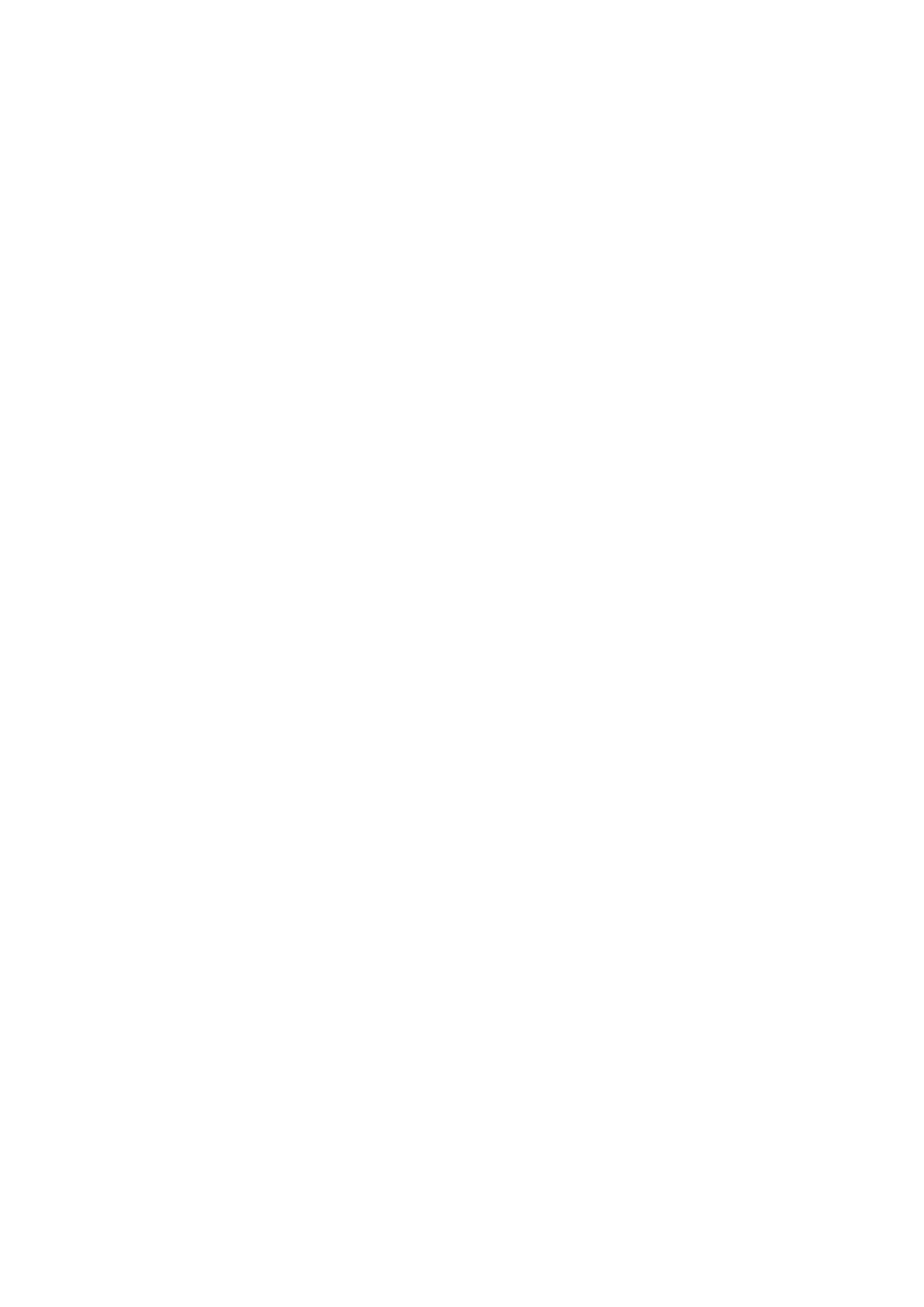### **In the case of Jorgic v. Germany,**

The European Court of Human Rights (Fifth Section), sitting as a Chamber composed of:

Peer Lorenzen, *President*, Snejana Botoucharova, Volodymyr Butkevych, Margarita Tsatsa-Nikolovska, Rait Maruste, Javier Borrego Borrego, Renate Jaeger, *judges*,

and Claudia Westerdiek, *Section Registrar*,

Having deliberated in private on 19 June 2007,

Delivers the following judgment, which was adopted on that date:

# **PROCEDURE**

1. The case originated in an application (no. 74613/01) against the Federal Republic of Germany lodged with the Court under Article 34 of the Convention for the Protection of Human Rights and Fundamental Freedoms ("the Convention") by a national of Bosnia and Herzegovina, of Serb origin, Mr Nicola Jorgic ("the applicant"), on 23 May 2001.

2. The applicant was represented before the Court by Mr H. Grünbauer, a lawyer practising in Leipzig. The German Government ("the Government") were represented by their Agent, Mrs A. Wittling-Vogel, *Ministerialdirigentin*, of the Federal Ministry of Justice, assisted by Mr G. Werle, Professor of Law at Humboldt University in Berlin.

3. The applicant, relying on Article 5 § 1 (a) and Article 6 § 1 of the Convention, alleged that the German courts had not had jurisdiction to convict him of genocide. He further argued that, due, in particular, to the domestic courts' refusal to call any witness for the defence who would have had to be summoned abroad, he had not had a fair trial within the meaning of Article 6 §§ 1 and 3 (d) of the Convention. Moreover, he complained that his conviction for genocide was in breach of Article 7  $\S$  1 of the Convention, in particular because the national courts' wide interpretation of that crime had no basis in German or public international law.

4. On 7 July 2005 the Court decided to give notice of the application to the Government. On 2 October 2006 it decided to examine the merits of the application at the same time as its admissibility under the provisions of Article 29 § 3 of the Convention taken in conjunction with Rule 54A § 3 of the Rules of Court.

5. The Government of Bosnia and Herzegovina, having been informed of their right to intervene in the proceedings (Article 36 § 1 of the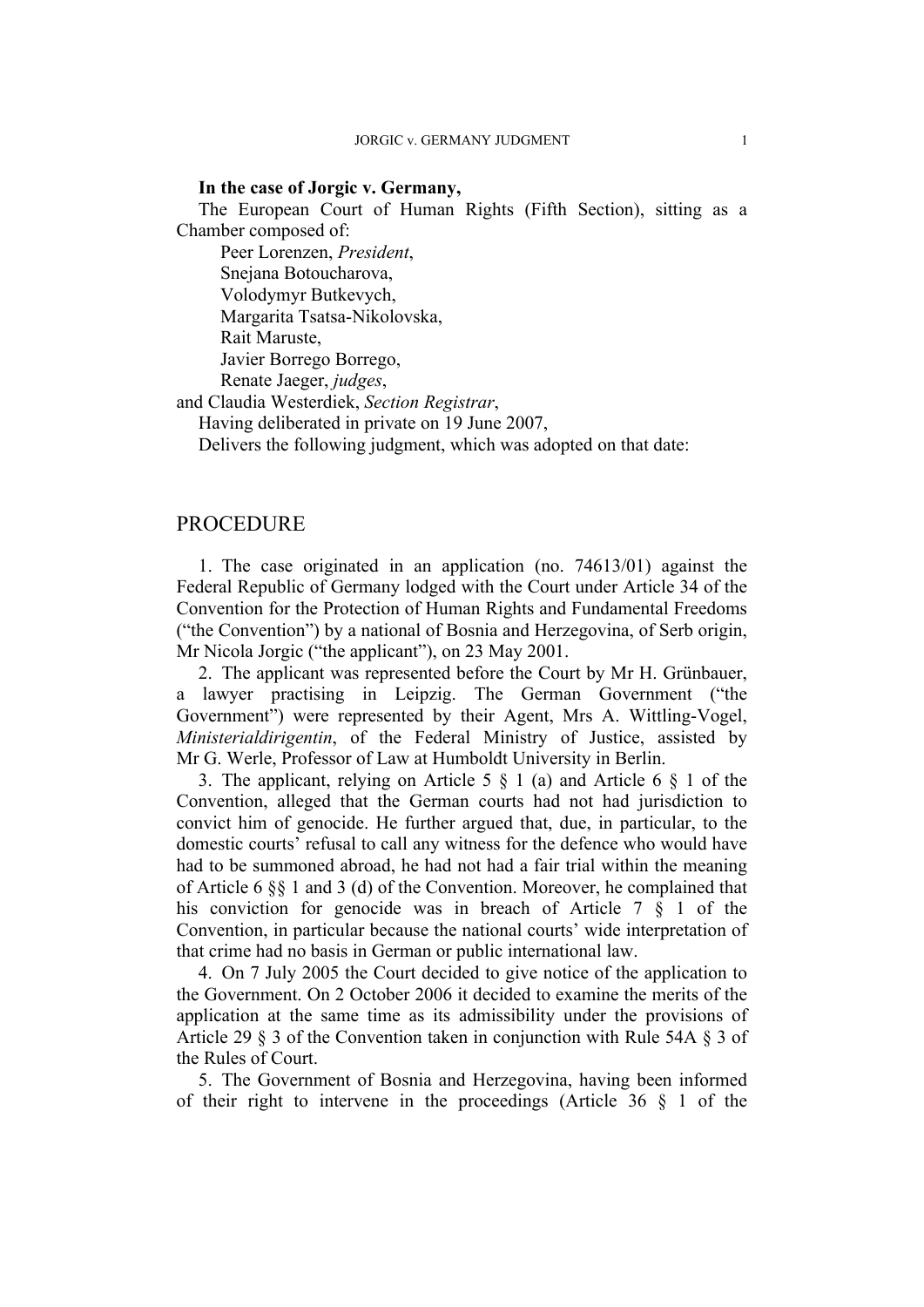Convention and Rule 44) did not indicate that they wished to exercise that right.

# THE FACTS

# I. THE CIRCUMSTANCES OF THE CASE

6. The applicant was born in 1946. When he lodged his application, he was detained in Bochum, Germany.

# *1. Background to the case*

7. In 1969 the applicant, a national of Bosnia and Herzegovina of Serb origin, entered Germany, where he legally resided until the beginning of 1992. He then returned to Kostajnica, which forms part of the city of Doboj in Bosnia, where he was born.

8. On 16 December 1995 the applicant was arrested when entering Germany and placed in pre-trial detention on the ground that he was strongly suspected of having committed acts of genocide.

# *2. Proceedings in the Düsseldorf Court of Appeal*

9. On 28 February 1997 the applicant's trial, on the charge of having committed genocide in the Doboj region between May and September 1992, started before the Düsseldorf Court of Appeal (*Oberlandesgericht*) acting as a court of first instance.

10. In the course of the proceedings the Court of Appeal heard evidence from six witnesses called by the prosecution, who had to be summoned abroad.

11. On 18 June 1997 the applicant requested the Court of Appeal to call and hear evidence from eight witnesses from Kostajnica for the purpose of proving the fact that he had been placed in pre-trial detention in Doboj between 14 May and 15 August 1992 and could not therefore have committed the crimes he was accused of. On 10 July 1997 the applicant sought leave to summon another seventeen witnesses from Kostajnica to prove his allegation.

12. On 18 August 1997 the Court of Appeal dismissed the applicant's requests to summon these witnesses. Relying on Article 244 § 5, second sentence, of the Code of Criminal Procedure (see paragraph 39 below), it considered the testimony of these witnesses to be of little evidential value. Seven of these witnesses had made written statements which had already been read out in court. Only one of them had actually claimed to have visited the applicant in prison. Having regard to the evidence already taken,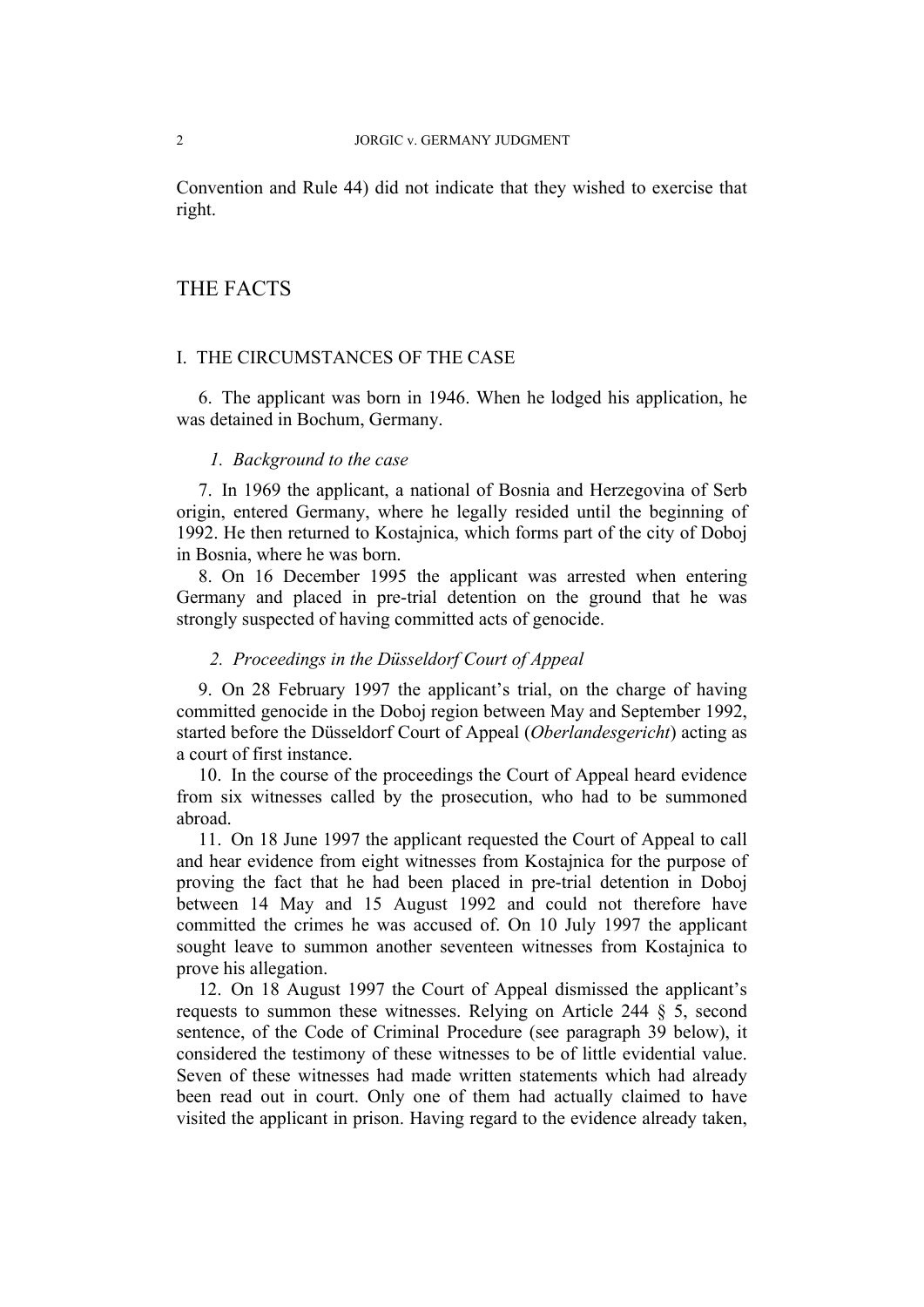the court could exclude the possibility that the testimony of the witnesses named by the applicant, if heard in person, might influence the court's assessment of the evidence. It pointed out that more than twenty witnesses who had already been heard in court, including two journalists who had not been victims of the crimes the applicant was accused of, had seen the applicant in different places outside prison during the time he claimed to have been detained. The documents submitted by the applicant in relation to the beginning and end of his detention in Doboj did not warrant a different conclusion, as they had obviously been signed by a person whom the applicant knew well.

13. On 8 September 1997 the applicant requested the court to call three witnesses from Doboj in order to prove that he had been detained between 14 May and 15 August 1992. He also requested an inspection of the scene of the crime (*Augenscheinseinnahme*) in Grabska or, alternatively, that a topographical map be drawn up in order to prove that the witnesses' statements concerning his purported acts in Grabska were untrustworthy.

14. On 12 September 1997 the Court of Appeal rejected the applicant's requests. As regards the refusal to summon the three witnesses named, the court, again relying on Article 244 § 5 of the Code of Criminal Procedure, found that the testimony of these witnesses would be of little evidential value. Having heard the evidence given by other witnesses, it was satisfied that the applicant had not been detained at the material time. It further considered an inspection of the scene of the crime or the drawing-up of a topographical map thereof to be unobtainable evidence (*unerreichbare Beweismittel*) within the meaning of Article 244 § 3 of the Code of Criminal Procedure (see paragraph 38 below), which it therefore did not have to accept.

15. In its judgment of 26 September 1997, the Düsseldorf Court of Appeal convicted the applicant on eleven counts of genocide (Article 220a nos. 1 and 3 of the Criminal Code – see paragraph 34 below) and for the murder of twenty-two people in one case, seven people in another case, and one person in a third case. In the remaining cases, he was convicted on several counts of dangerous assault and deprivation of liberty. It sentenced the applicant to life imprisonment and stated that his guilt was of a particular gravity (see paragraph 37 below).

16. The court found that the applicant had set up a paramilitary group, with whom he had participated in the ethnic cleansing ordered by the Bosnian Serb political leaders and the Serb military in the Doboj region. He had in particular participated in the arrest, detention, assault and illtreatment of male Muslims of three villages in Bosnia at the beginning of May and June 1992. He had killed several inhabitants of these villages. He had in particular shot twenty-two inhabitants of the village of Grabska – women and disabled and elderly people – in June 1992. Subsequently, the applicant, together with the paramilitary group he had led, had chased some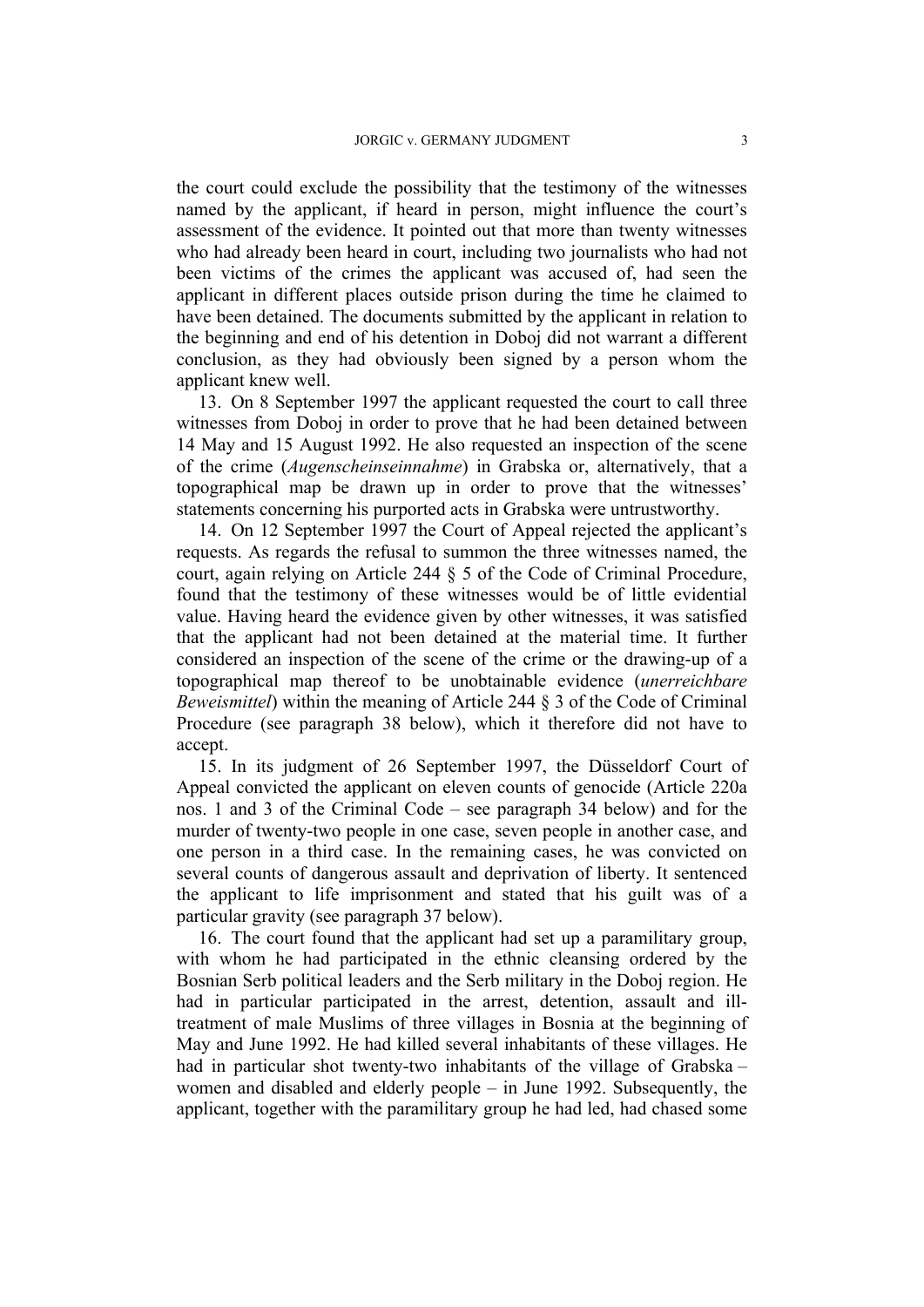forty men from their home village and had ordered them to be ill-treated and six of them to be shot. A seventh injured person had died from being burnt with the corpses of the six people shot. In September 1992 the applicant had killed a prisoner, who was being ill-treated by soldiers in the Doboj prison, with a wooden truncheon in order to demonstrate a new method of illtreatment and killing.

17. The court stated that it had jurisdiction over the case pursuant to Article 6 no. 1 of the Criminal Code (see paragraph 34 below). There was a legitimate link for criminal prosecution in Germany, as this was in accordance with Germany's military and humanitarian missions in Bosnia and Herzegovina and the applicant had resided in Germany for more than twenty years and had been arrested there. Furthermore, agreeing with the findings of an expert in public international law, the court found that the German courts were not debarred under public international law from trying the case. In particular, neither Article VI of the 1948 Convention on the Prevention and Punishment of the Crime of Genocide (Genocide Convention), nor Article 9 of the 1993 Statute of the International Criminal Tribunal for the former Yugoslavia (ICTY Statute) (see paragraphs 48-49 below) excluded the jurisdiction of German courts over acts of genocide committed outside Germany by a foreigner against foreigners. The court considered that this view was confirmed by the fact that the International Criminal Tribunal for the former Yugoslavia (ICTY) had stated that it was not willing to take over the applicant's prosecution.

18. Furthermore, the court found that the applicant had acted with intent to commit genocide within the meaning of Article 220a of the Criminal Code. Referring to the views expressed by several legal writers, it stated that the "destruction of a group" within the meaning of Article 220a of the Criminal Code meant destruction of the group as a social unit in its distinctiveness and particularity and its feeling of belonging together ("*Zerstörung der Gruppe als sozialer Einheit in ihrer Besonderheit und Eigenart und ihrem Zusammengehörigkeitsgefühl*"); a biological-physical destruction was not necessary. It concluded that the applicant had therefore acted with intent to destroy the group of Muslims in the north of Bosnia, or at least in the Doboj region.

# *3. Proceedings before the Federal Court of Justice*

19. On 30 April 1999 the Federal Court of Justice, following an appeal by the applicant on points of law and after a hearing, convicted the applicant on one count of genocide and thirty counts of murder. It sentenced him to life imprisonment and stated that his guilt was of a particular gravity.

20. Endorsing the reasons given by the Court of Appeal, it found that German criminal law was applicable to the case and that the German courts consequently had jurisdiction over it by virtue of Article 6 no. 1 of the Criminal Code. It found, in particular, that no rule of public international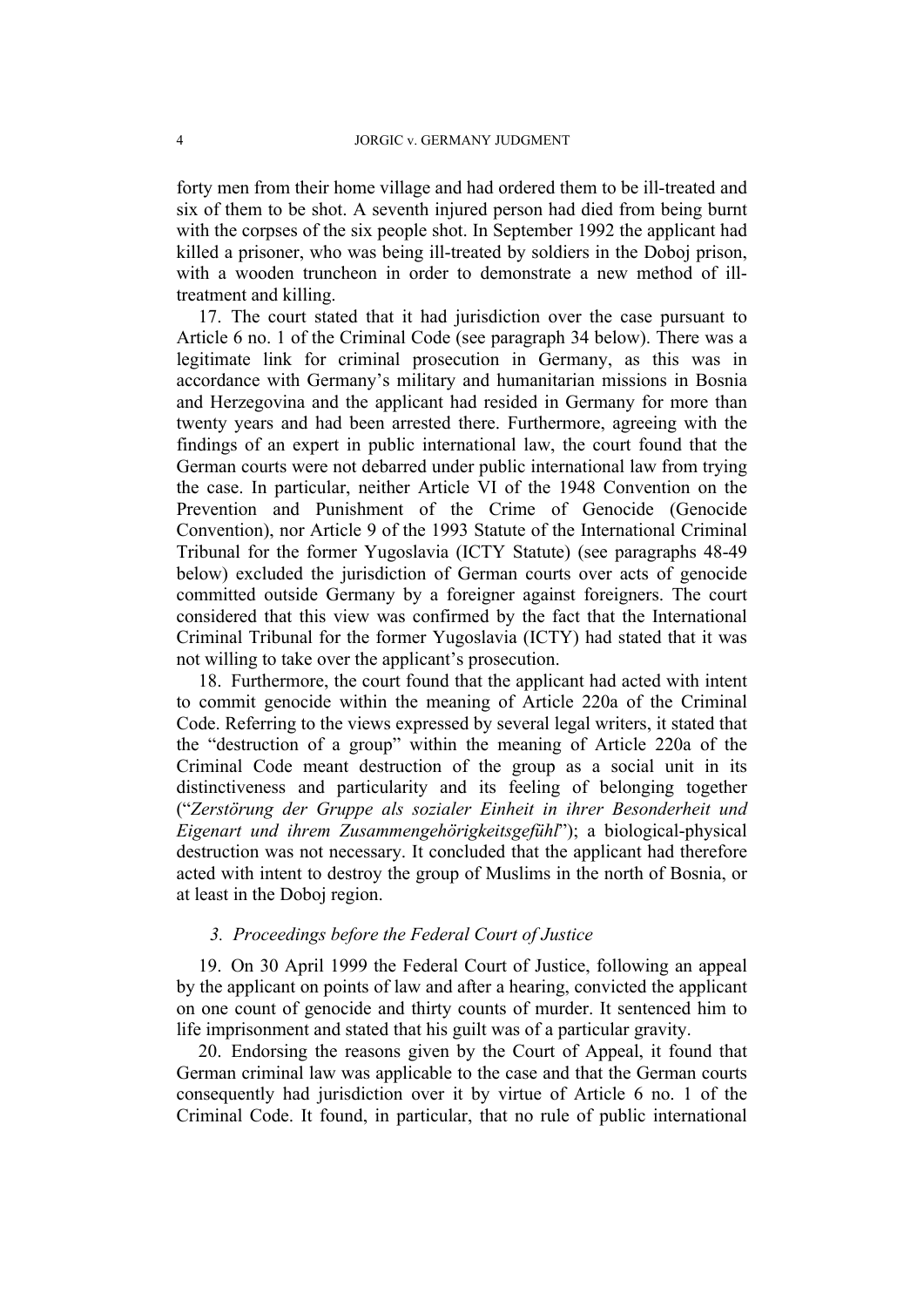law prohibited the applicant's conviction by the German criminal courts in accordance with the principle of universal jurisdiction (*Universalitäts-/Weltrechtsprinzip*) enshrined in that Article. It conceded that the said principle had not been expressly laid down in Article VI of the Genocide Convention, despite earlier drafts of the Genocide Convention in which it had been proposed to do so. However, the said Article did not prohibit persons charged with genocide from being tried by national courts other than the tribunals of the State in the territory of which the act was committed. Any other interpretation would not be reconcilable with the *erga omnes* obligation undertaken by the Contracting States in Article I of the Genocide Convention to prevent and punish genocide (see paragraph 48 below). The aforesaid interpretation of the Genocide Convention was also confirmed by Article 9 § 1 of the ICTY Statute, which provided for concurrent jurisdiction of the ICTY and all other national courts.

21. Moreover, the Federal Court of Justice found that the German courts also had jurisdiction pursuant to Article 7 § 2 no. 2 of the Criminal Code (see paragraph 34 below).

22. The Federal Court of Justice did not expressly deal with the applicant's complaint that the Court of Appeal, in its decision of 18 August 1997, had refused to summon abroad any of the defence witnesses he had named on the basis of Article 244 § 5 of the Code of Criminal Procedure. However, it referred in general to the submissions of the Federal Public Prosecutor (*Generalbundesanwalt*), who had argued that the applicant's appeal was inadmissible in this respect, as he had failed to set out the relevant facts in sufficient detail. As regards the applicant's complaint that the Court of Appeal, in its decision of 12 September 1997, had refused to summon three further defence witnesses abroad, the Federal Court of Justice considered his complaint to be inadmissible, as he had not sufficiently set out the relevant facts and had not provided sufficient reasons in his appeal. The court further referred to the Federal Public Prosecutor's submissions regarding the applicant's complaint that the Court of Appeal had refused to have a topographical map drawn up. According to the Federal Public Prosecutor, the applicant's complaint was ill-founded in this respect, especially as the Court of Appeal already had a video of the relevant locality.

23. The Federal Court of Justice upheld the Court of Appeal's finding that the applicant had intended to commit genocide within the meaning of Article 220a of the Criminal Code, but found that his actions as a whole had to be considered as only one count of genocide. It referred to the wording of Article 220a § 1 no. 4 (imposition of measures which are intended to prevent births within the group) and no. 5 (forcible transfer of children of the group into another group) in support of its view that genocide did not necessitate an intent to destroy a group physically, but that it was sufficient to intend its destruction as a social unit.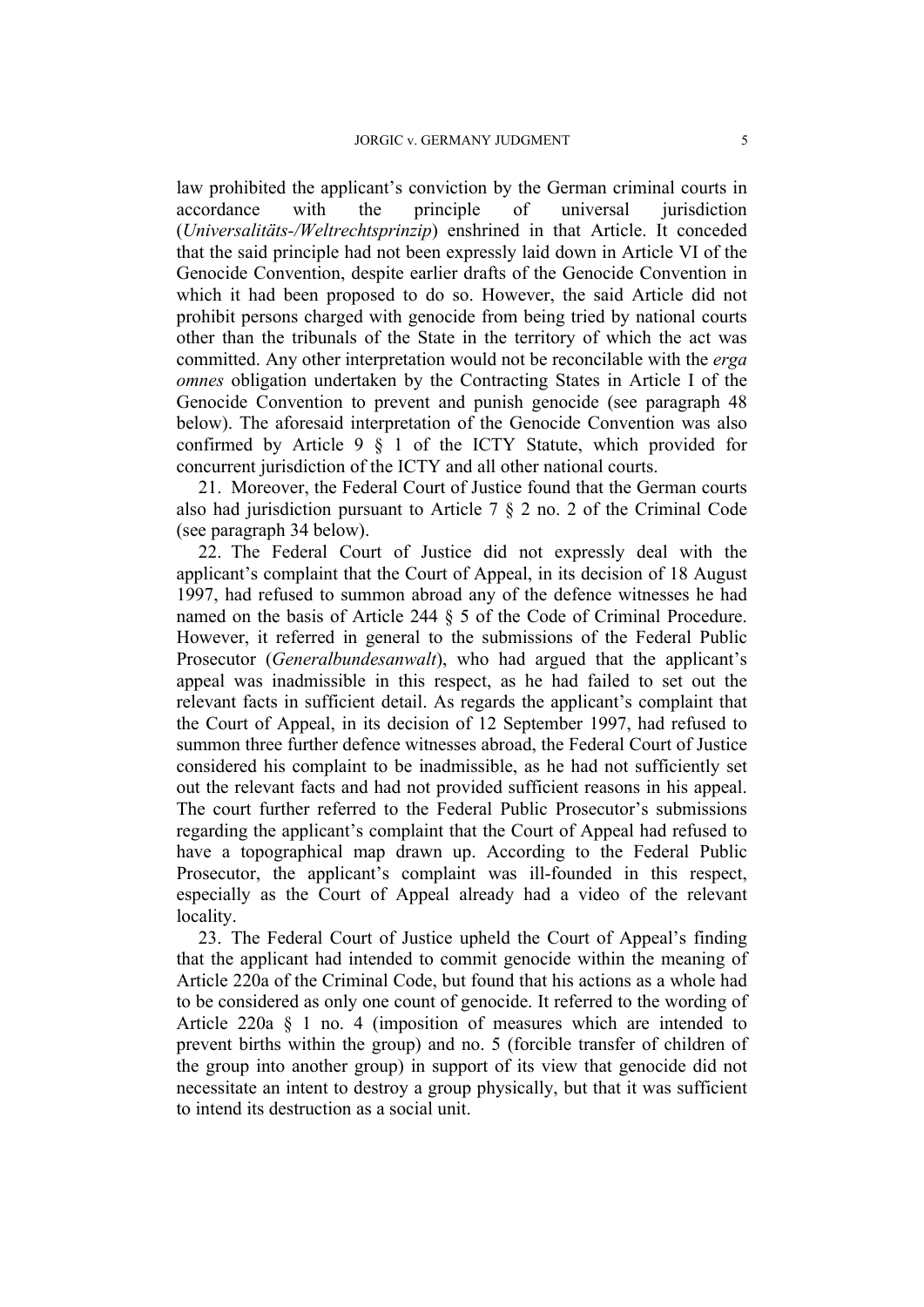### *4. Proceedings before the Federal Constitutional Court*

24. On 12 December 2000 the Federal Constitutional Court declined to consider the applicant's constitutional complaint.

25. According to the Constitutional Court, the criminal courts had not violated any provision of the Basic Law by establishing their jurisdiction pursuant to Article 6 no. 1 of the Criminal Code taken in conjunction with Article VI of the Genocide Convention. The principle of universal jurisdiction afforded a reasonable link to deal with subject matter arising outside the territory of Germany, while observing the duty of nonintervention (*Interventionsverbot*) under public international law. The competent courts' reasoning, namely, that Article 6 no. 1 of the Criminal Code taken in conjunction with Article VI of the Genocide Convention entitled them to examine the applicant's case, was not arbitrary. It could properly be reasoned that the Genocide Convention, while not expressly regulating the principle of universal jurisdiction, provided that the Contracting Parties were not obliged to prosecute perpetrators of genocide, but had jurisdiction to do so. In fact, genocide was the classic subject matter to which the principle of universal jurisdiction applied. The criminal courts' reasoning did not interfere with Bosnia and Herzegovina's personal or territorial sovereignty, as that State had expressly refrained from requesting the applicant's extradition.

26. Pointing out that in the case of an admissible constitutional complaint it was entitled to examine the act complained of under all constitutional angles, the Federal Constitutional Court further found that the applicant's right to a fair trial as guaranteed by the Basic Law had not been violated. There was no doubt that Article 244 §§ 3 and 5 of the Code of Criminal Procedure were constitutional. The legislature was not obliged to set up specific rules of procedure for certain criminal offences. The right to a fair trial did not grant the applicant a right to have certain evidence taken, such as calling witnesses who had to be summoned abroad.

27. In respect of the interpretation of Article 220a of the Criminal Code, the Federal Constitutional Court found that there had been no violation of the principle that criminal law was not to be applied retroactively as guaranteed by Article 103 § 2 of the Basic Law. It stated that the way in which the Court of Appeal and the Federal Court of Justice had construed the notion of "intent to destroy" in the said Article was foreseeable. Moreover, the interpretation conformed to that of the prohibition of genocide in public international law – in the light of which Article 220a of the Criminal Code had to be construed – by the competent tribunals, several scholars and as reflected in the practice of the United Nations, as expressed, *inter alia*, in Resolution 47/121 of the General Assembly (see paragraph 41 below).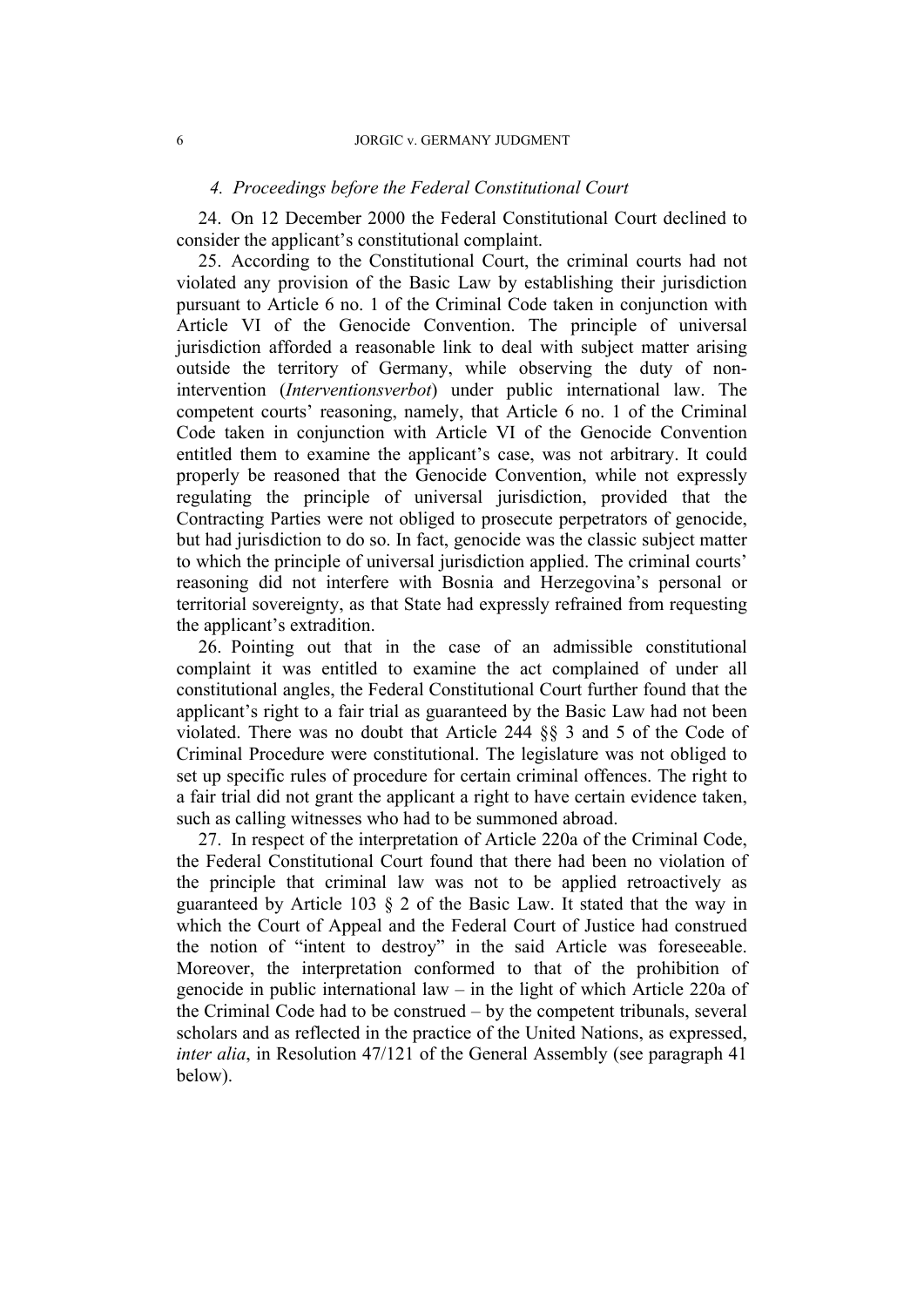### *5. Reopening of the proceedings*

28. On 3 July 2002 the Düsseldorf Court of Appeal declared inadmissible a request by the applicant to reopen the proceedings. The fact that one of the witnesses who had been examined by the Court of Appeal, and who was the only person claiming to have been an eyewitness to the applicant murdering twenty-two people in Grabska, was suspected of perjury did not warrant a reopening. Even assuming that the said witness had invented the allegations against the applicant, the latter would still have to be sentenced to life imprisonment for genocide and on eight counts of murder.

29. On 20 December 2002 (decision served on 28 January 2003) the Federal Court of Justice decided that the applicant's request to reopen the proceedings was admissible in so far as it concerned the murder of twentytwo people in Grabska. It pointed out, however, that, even assuming that the applicant's conviction on twenty-two counts of murder was not upheld, his conviction for genocide and on eight counts of murder, and therefore his life sentence, including the finding that his guilt was of a particular gravity, would prevail.

30. In a constitutional complaint of 28 February 2003, the applicant claimed that the decisions of the Düsseldorf Court of Appeal and the Federal Court of Justice concerning the reopening of the proceedings violated his right to liberty as guaranteed by the Basic Law. He argued that they had erred in their finding that, in the proceedings to have the case reopened, the question whether the applicant's guilt was of a particular gravity did not have to be assessed anew.

31. On 22 April 2003 the Federal Constitutional Court refused to admit the applicant's constitutional complaint.

32. On 21 June 2004 the Düsseldorf Court of Appeal decided to reopen the proceedings in respect of the applicant's conviction for shooting twentytwo people in Grabska. It found that the only person claiming to have been an eyewitness to these murders was guilty of perjury at least in respect of some other statements. Therefore, it could not rule out the possibility that the judges then adjudicating the case would have acquitted the applicant on that charge if they had known that some statements by this witness had been false.

33. In so far as the applicant's request to reopen the proceedings was granted, the Court of Appeal discontinued the proceedings. It argued that the sentence to be expected by the applicant, if he was again found guilty of having murdered twenty-two people in Grabska, was not significantly greater than the sentence which had already been imposed upon him with binding effect for genocide. Consequently, the judgment of the Düsseldorf Court of Appeal of 26 September 1997 remained final regarding the applicant's conviction for genocide and on eight counts of murder, including the court's finding that his guilt was of a particular gravity.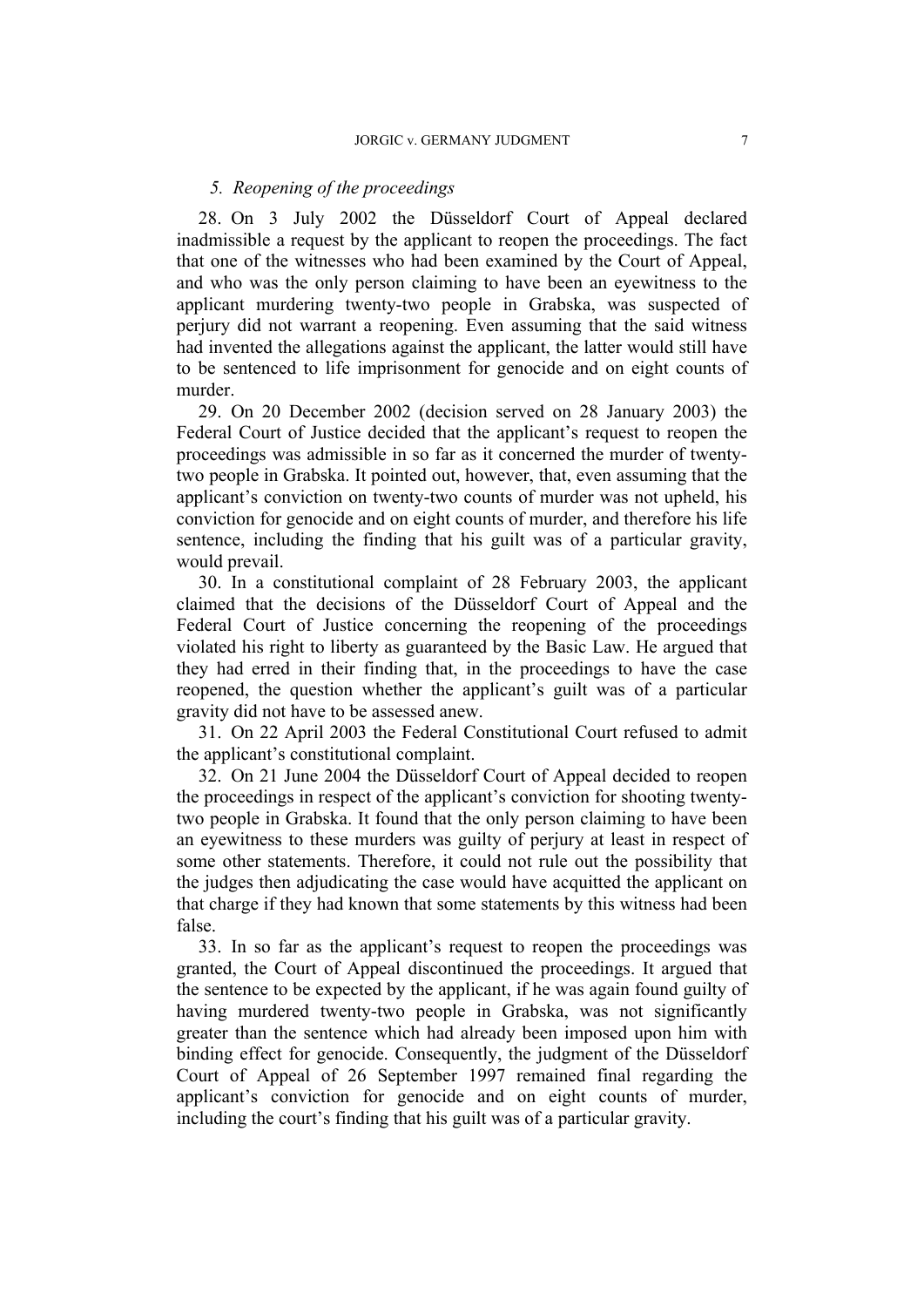#### 8 JORGIC v. GERMANY JUDGMENT

# II. RELEVANT DOMESTIC AND PUBLIC INTERNATIONAL LAW AND PRACTICE

# *1. Criminal Code*

34. The relevant provisions of the Criminal Code, in their versions in force at the material time, on the jurisdiction of German courts, the crime of genocide and the gravity of a defendant's guilt provided as follows:

### **Article 6 Acts committed abroad against internationally protected legal interests**

"German criminal law shall further apply, regardless of the law applicable at the place of their commission, to the following acts committed abroad:

1. genocide (Article 220a);

 $\ddots$ "

### **Article 7 Applicability to acts committed abroad in other cases**

 $^\alpha 1.$   $\dots$ 

2. German criminal law shall apply to other offences committed abroad if the act is punishable at the place of its commission or if the place of its commission is not subject to enforcement of criminal law and if the perpetrator

...

(2) was a foreigner at the time of the act, was found to be in Germany and, although the law on extradition would permit extradition for such an act, is not extradited because a request for extradition is not made, is rejected or the extradition is not enforceable."

#### **Article 220a Genocide**

"1. Whoever, acting with the intent to destroy, in whole or in part, a national, racial, religious or ethnical group as such,

- (1) kills members of the group,
- (2) causes serious bodily or mental harm ... to members of the group,

(3) places the group in living conditions capable of bringing about their physical destruction in whole or in part,

(4) imposes measures which are intended to prevent births within the group,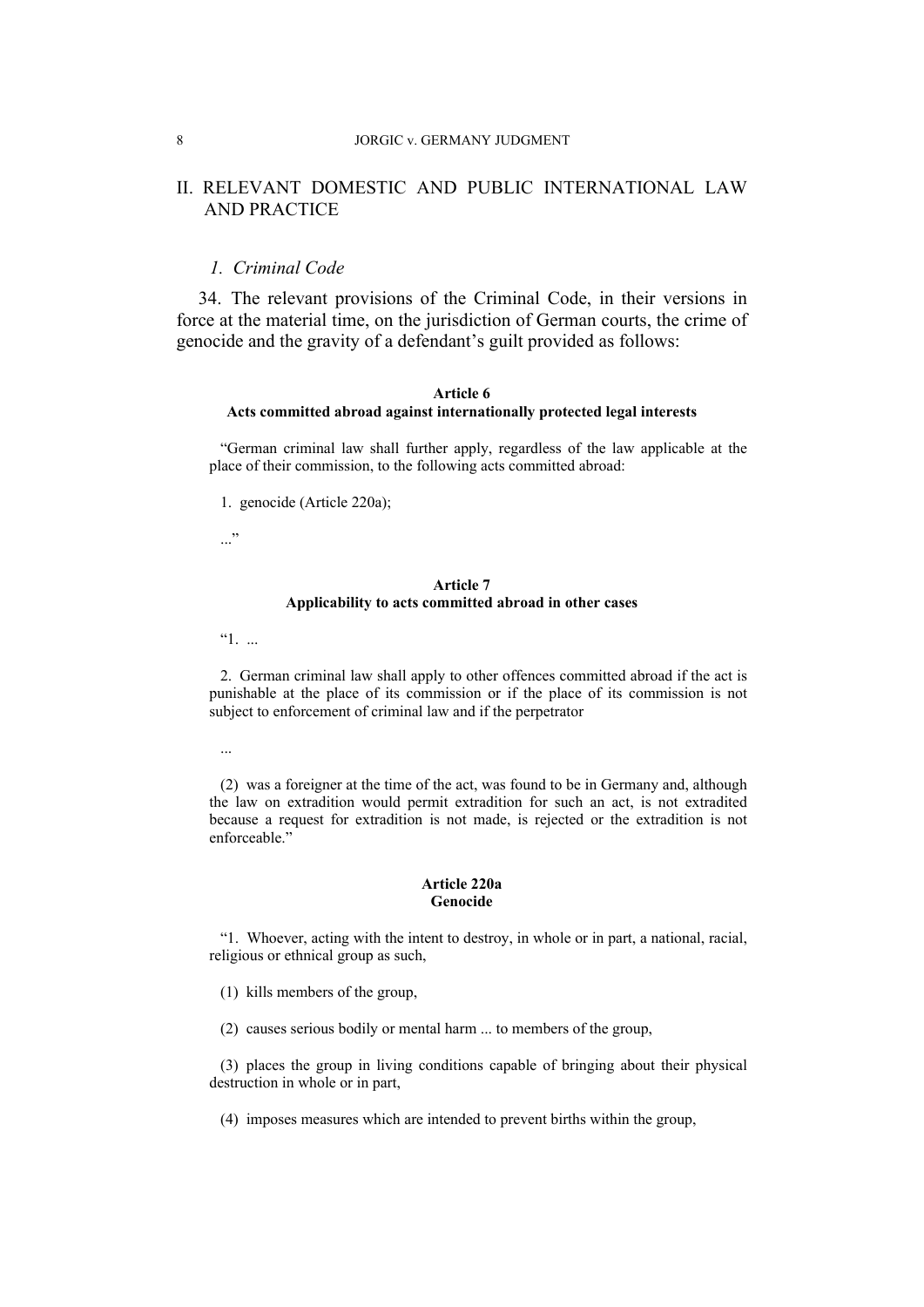(5) forcibly transfers children of the group into another group,

shall be punished with life imprisonment.

 $\cdot$ ..."

35. Article 220a of the Criminal Code was inserted into the German Criminal Code by the Act of 9 August 1954 on Germany's accession to the Genocide Convention and came into force in 1955. Article 6 no. 1 and Article 220a of the Criminal Code ceased to be effective on 30 June 2002 when the Code on Crimes against International Law (*Völkerstrafgesetzbuch*) came into force. Pursuant to Article 1 of the new Code, it applies to criminal offences against international law such as genocide (see Article 6 of the new Code) even when the offence was committed abroad and bears no relation to Germany.

36. The applicant is the first person to be convicted of genocide by German courts under Article 220a since the incorporation of that Article into the Criminal Code. At the time the applicant committed his acts in 1992, a majority of scholars took the view that genocidal "intent to destroy a group" under Article 220a of the Criminal Code had to be aimed at the physical-biological destruction of the protected group (see, for example, A. Eser in Schönke/Schröder, *Strafgesetzbuch – Kommentar*, 24th edition, Munich 1991, Article 220a, §§ 4-5 with further references). However, a considerable number of scholars were of the opinion that the notion of destruction of a group as such, in its literal meaning, was wider than a physical-biological extermination and also encompassed the destruction of a group as a social unit (see, in particular, H.-H. Jescheck, *Die internationale Genocidium-Konvention vom 9. Dezember 1948 und die Lehre vom Völkerstrafrecht*, ZStW 66 (1954), p. 213, and B. Jähnke in *Leipziger Kommentar, Strafgesetzbuch*, 10th edition, Berlin, New York 1989, Article 220a, §§ 4, 8 and 13).

37. Under Article 57a § 1 of the Criminal Code, a sentence to life imprisonment may only be suspended on probation if, in particular, fifteen years of the sentence have been served and the particular gravity of the defendant's guilt (*besondere Schwere der Schuld*) does not warrant the continued execution of the sentence.

# *2. Code of Criminal Procedure*

38. Pursuant to Article 244 § 3 of the Code of Criminal Procedure, an application to adduce evidence may be rejected only under the conditions set out in that Article. It may be dismissed, *inter alia*, if the evidence is unobtainable (*unerreichbar*).

39. Article 244 § 5, second sentence, of the Code of Criminal Procedure lays down special conditions for rejecting an application to examine a witness who would have to be summoned abroad. These conditions are less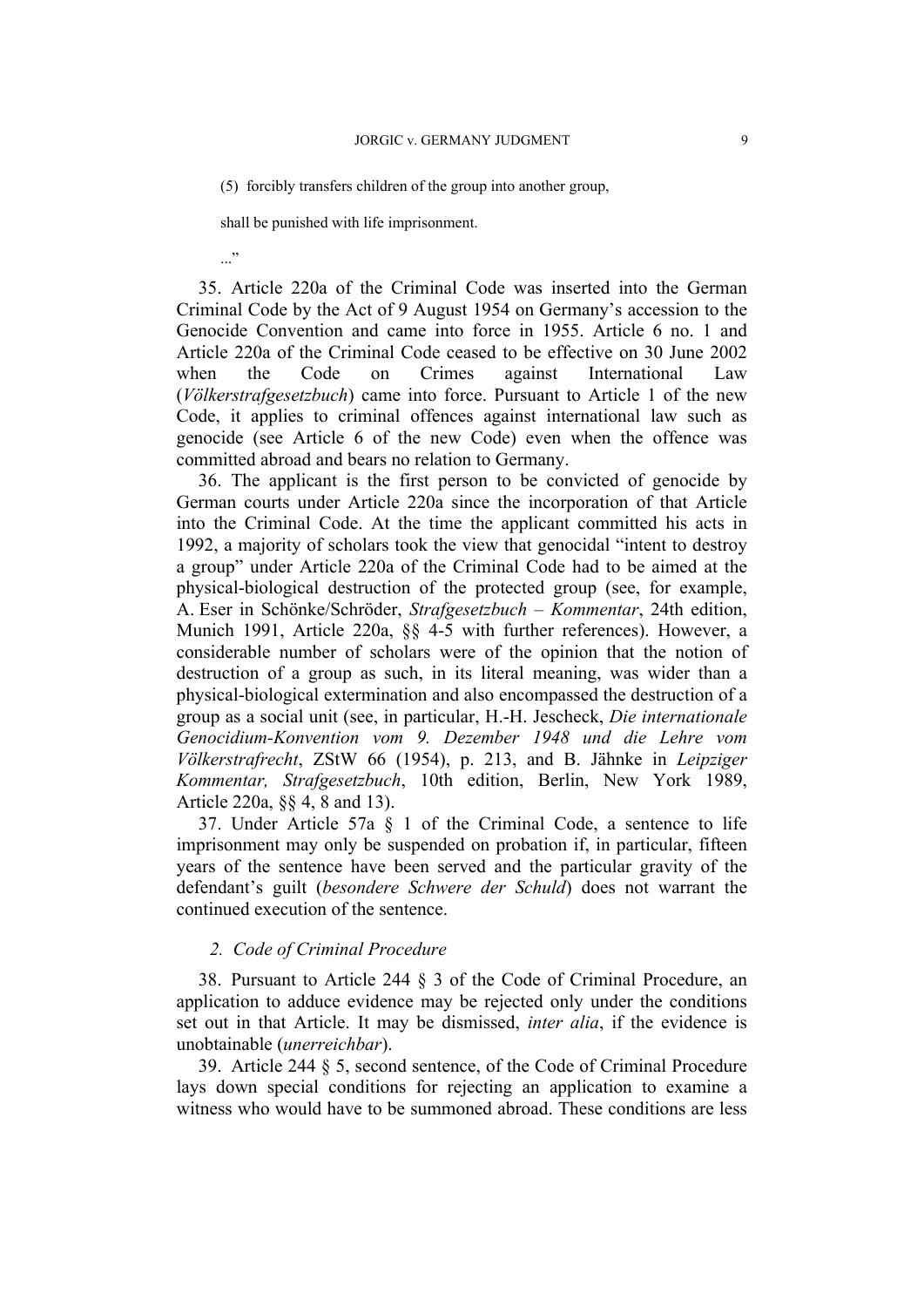strict than those for rejecting an application to hear evidence from a witness who can be summoned in Germany. It is sufficient that the court, in the proper exercise of its discretion, deems the examination of the witness not to be necessary for establishing the truth.

### *3. Comparative and public international law and practice*

#### **(a) Definition and scope of the crime of genocide**

*(i) The 1948 Convention on the Prevention and Punishment of the Crime of Genocide (Genocide Convention)*

40. The relevant provision of the Genocide Convention, which came into force for Germany on 22 February 1955, provides:

#### **Article II**

"In the present Convention, genocide means any of the following acts committed with intent to destroy, in whole or in part, a national, ethnical, racial or religious group, as such:

- (a) Killing members of the group;
- (b) Causing serious bodily or mental harm to members of the group;
- (c) Deliberately inflicting on the group conditions of life calculated to bring about its physical destruction in whole or in part;
- (d) Imposing measures intended to prevent births within the group;
- (e) Forcibly transferring children of the group to another group."

### *(ii) Resolution of the United Nations General Assembly*

41. In its Resolution 47/121 (no. A/RES/47/121) of 18 December 1992 concerning the situation in Bosnia and Herzegovina in 1992, the United Nations General Assembly stated:

"Gravely concerned about the deterioration of the situation in the Republic of Bosnia and Herzegovina owing to intensified aggressive acts by the Serbian and Montenegrin forces to acquire more territories by force, characterized by a consistent pattern of gross and systematic violations of human rights, a burgeoning refugee population resulting from mass expulsions of defenceless civilians from their homes and the existence in Serbian and Montenegrin controlled areas of concentration camps and detention centres, in pursuit of the abhorrent policy of "ethnic cleansing", which is a form of genocide, ..."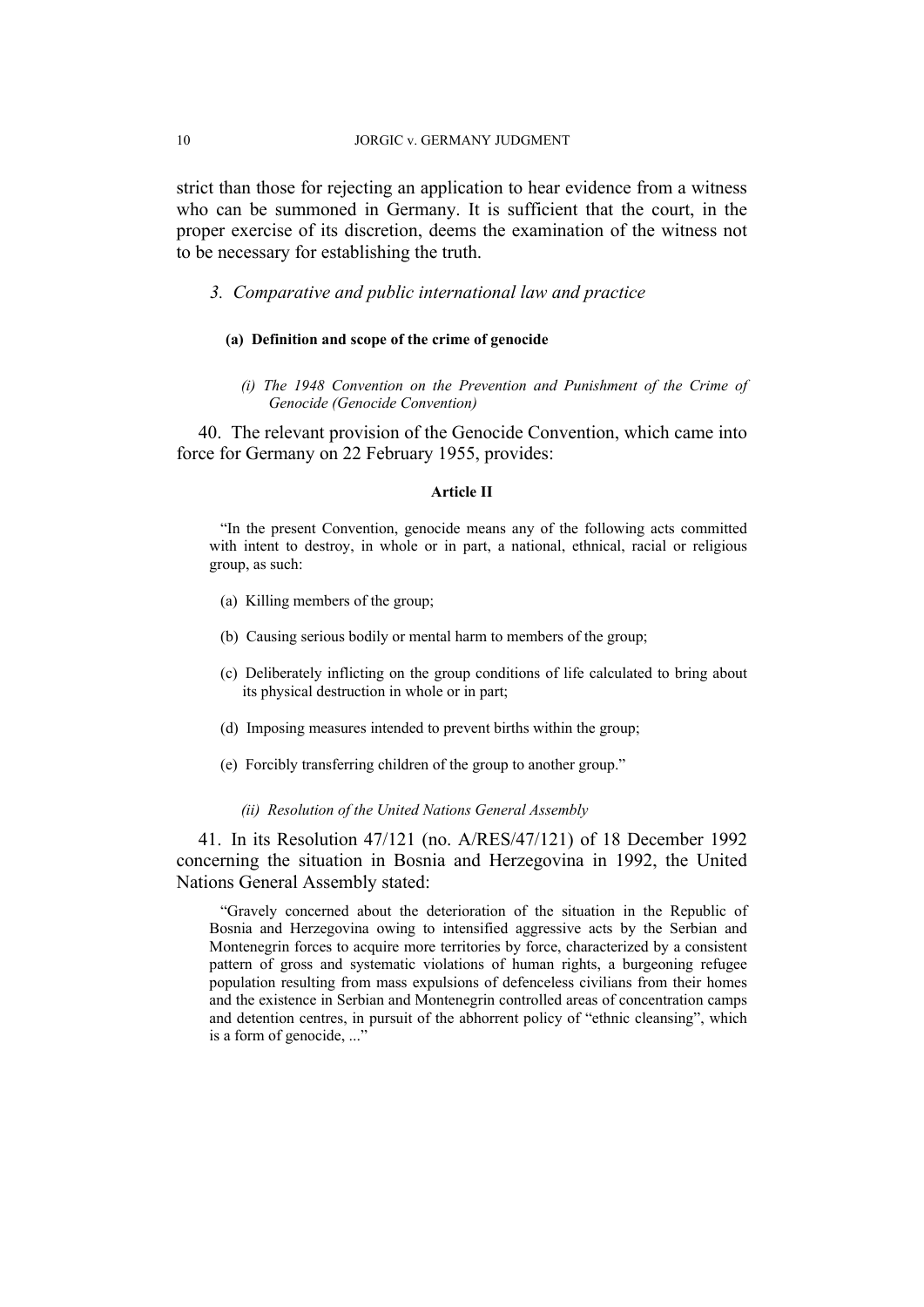#### JORGIC v. GERMANY JUDGMENT 11

### *(iii) Case-law of the International Criminal Tribunal for the former Yugoslavia*

42. In the case of *Prosecutor v. Krstić*, IT-98-33-T, judgment of 2 August 2001, §§ 577-80, the Trial Chamber of the International Criminal Tribunal for the former Yugoslavia (ICTY), expressly diverging from the wider interpretation of the notion of "intent to destroy" by the United Nations General Assembly and the Federal Constitutional Court in its judgment of 12 December 2000 in the present case, found as follows with regard to the Genocide Convention:

"577. Several recent declarations and decisions, however, have interpreted the intent to destroy ... so as to encompass evidence relating to acts that involved cultural and other non-physical forms of group destruction.

578. In 1992, the United Nations General Assembly labelled ethnic cleansing as a form of genocide. ...

579. The Federal Constitutional Court of Germany said in December 2000 that

the statutory definition of genocide defends a supra-individual object of legal protection, i.e. the *social* existence of the group ... the intent to destroy the group ... extends beyond physical and biological extermination ... The text of the law does not therefore compel the interpretation that the culprit's intent must be to exterminate physically at least a substantial number of the members of the group. ...

580. The Trial Chamber is aware that it must interpret the Convention with due regard for the principle of *nullum crimen sine lege*. It therefore recognises that, despite recent developments, customary international law limits the definition of genocide to those acts seeking the physical or biological destruction of all or part of the group. Hence, an enterprise attacking only the cultural or sociological characteristics of a human group in order to annihilate these elements which give to that group its own identity distinct from the rest of the community would not fall under the definition of genocide. The Trial Chamber however points out that where there is physical or biological destruction there are often simultaneous attacks on the cultural and religious property and symbols of the targeted group as well, attacks which may legitimately be considered as evidence of an intent to physically destroy the group."

43. The Trial Chamber's judgment was upheld in this respect by the judgment of 19 April 2004 rendered by the Appeals Chamber of the ICTY, IT-98-33-A, which found:

"25. The Genocide Convention, and customary international law in general, prohibit only the physical or biological destruction of a human group. ... The Trial Chamber expressly acknowledged this limitation, and eschewed any broader definition..."

33. ... The fact that the forcible transfer does not constitute in and of itself a genocidal act does not preclude a Trial Chamber from relying on it as evidence of the intentions of members of the VRS Main Staff. The genocidal intent may be inferred, among other facts, from evidence of 'other culpable acts systematically directed against the same group'."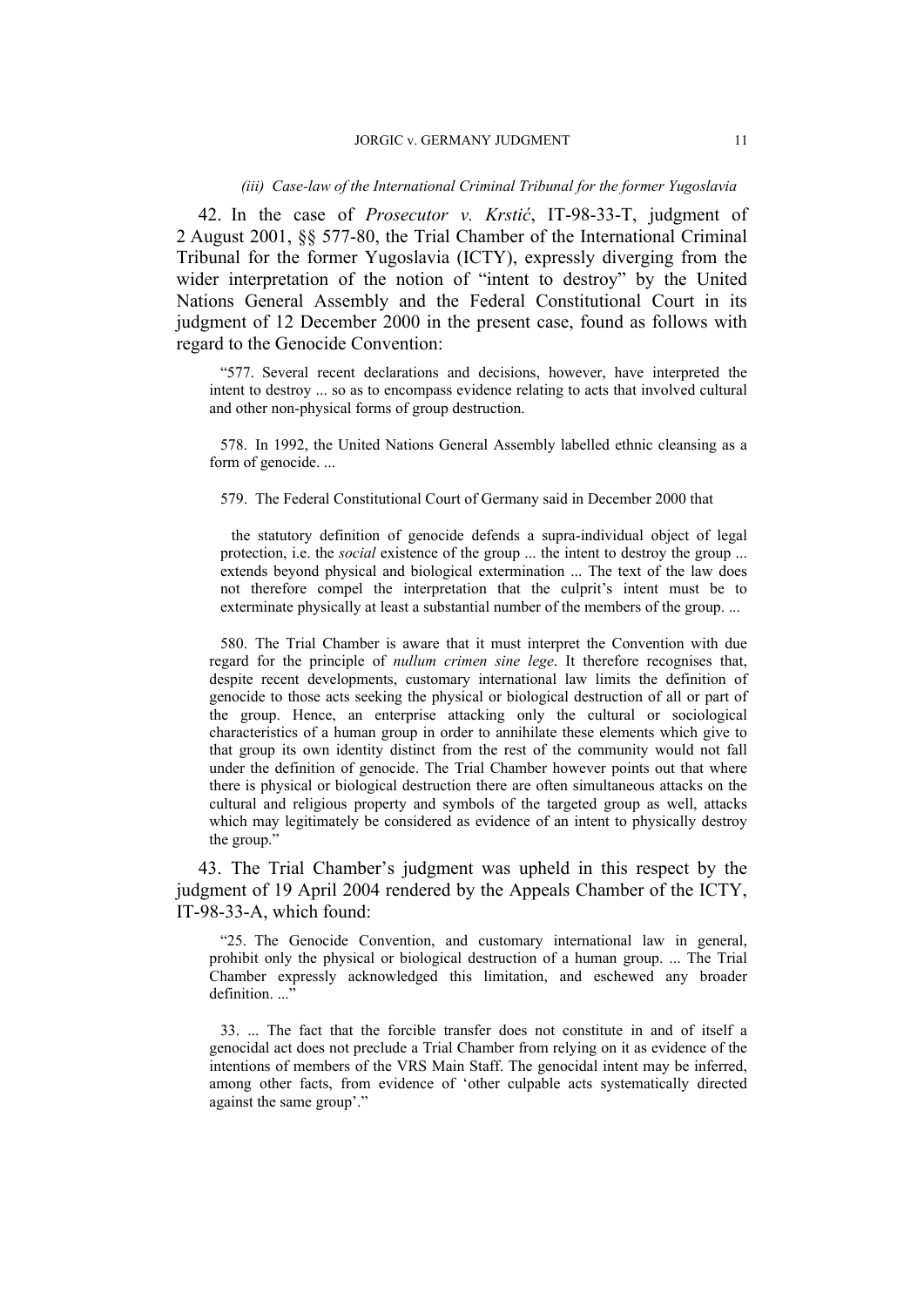44. Similarly, in the case of *Prosecutor v. Kupreškić and Others* (IT-95-16-T, judgment of 14 January 2000, § 751), which concerned the killing of some 116 Muslims in order to expel the Muslim population from a village, the ICTY found:

"Persecution is only one step away from genocide – the most abhorrent crime against humanity – for in genocide, the persecutory intent is pushed to its utmost limits through the pursuit of the physical annihilation of the group or of members of the group. In the crime of genocide the criminal intent is to destroy the group or its members; in the crime of persecution the criminal intent is instead to forcibly discriminate against a group or members thereof by grossly and systematically violating their fundamental human rights. In the present case, according to the Prosecution – and this is a point on which the Trial Chamber agrees – the killing of Muslim civilians was primarily aimed at expelling the group from the village, not at destroying the Muslim group as such. This is therefore a case of persecution, not of genocide."

### *(iv) Case-law of the International Court of Justice*

45. In its judgment of 26 February 2007 in the case of *Bosnia and Herzegovina v. Serbia and Montenegro* ("Case concerning application of the Convention on the Prevention and Punishment of the Crime of Genocide"), the International Court of Justice (ICJ) found under the heading of "intent and 'ethnic cleansing'" (at § 190):

"The term 'ethnic cleansing' has frequently been employed to refer to the events in Bosnia and Herzegovina which are the subject of this case ... General Assembly resolution 47/121 referred in its Preamble to 'the abhorrent policy of "ethnic cleansing", which is a form of genocide', as being carried on in Bosnia and Herzegovina. ... It [i.e., ethnic cleansing] can only be a form of genocide within the meaning of the Convention, if it corresponds to or falls within one of the categories of acts prohibited by Article II of the Convention. Neither the intent, as a matter of policy, to render an area 'ethnically homogeneous', nor the operations that may be carried out to implement such policy, can *as such* be designated as genocide: the intent that characterizes genocide is 'to destroy, in whole or in part' a particular group, and deportation or displacement of the members of a group, even if effected by force, is not necessarily equivalent to destruction of that group, nor is such destruction an automatic consequence of the displacement. This is not to say that acts described as 'ethnic cleansing' may never constitute genocide, if they are such as to be characterized as, for example, 'deliberately inflicting on the group conditions of life calculated to bring about its physical destruction in whole or in part', contrary to Article II, paragraph (c), of the Convention, provided such action is carried out with the necessary specific intent (*dolus specialis*), that is to say with a view to the destruction of the group, as distinct from its removal from the region. As the ICTY has observed, while 'there are obvious similarities between a genocidal policy and the policy commonly known as "ethnic cleansing"' (*Krstić*, IT-98-33-T, Trial Chamber Judgment, 2 August 2001, para. 562), yet '[a] clear distinction must be drawn between physical destruction and mere dissolution of a group. The expulsion of a group or part of a group does not in itself suffice for genocide.' ..."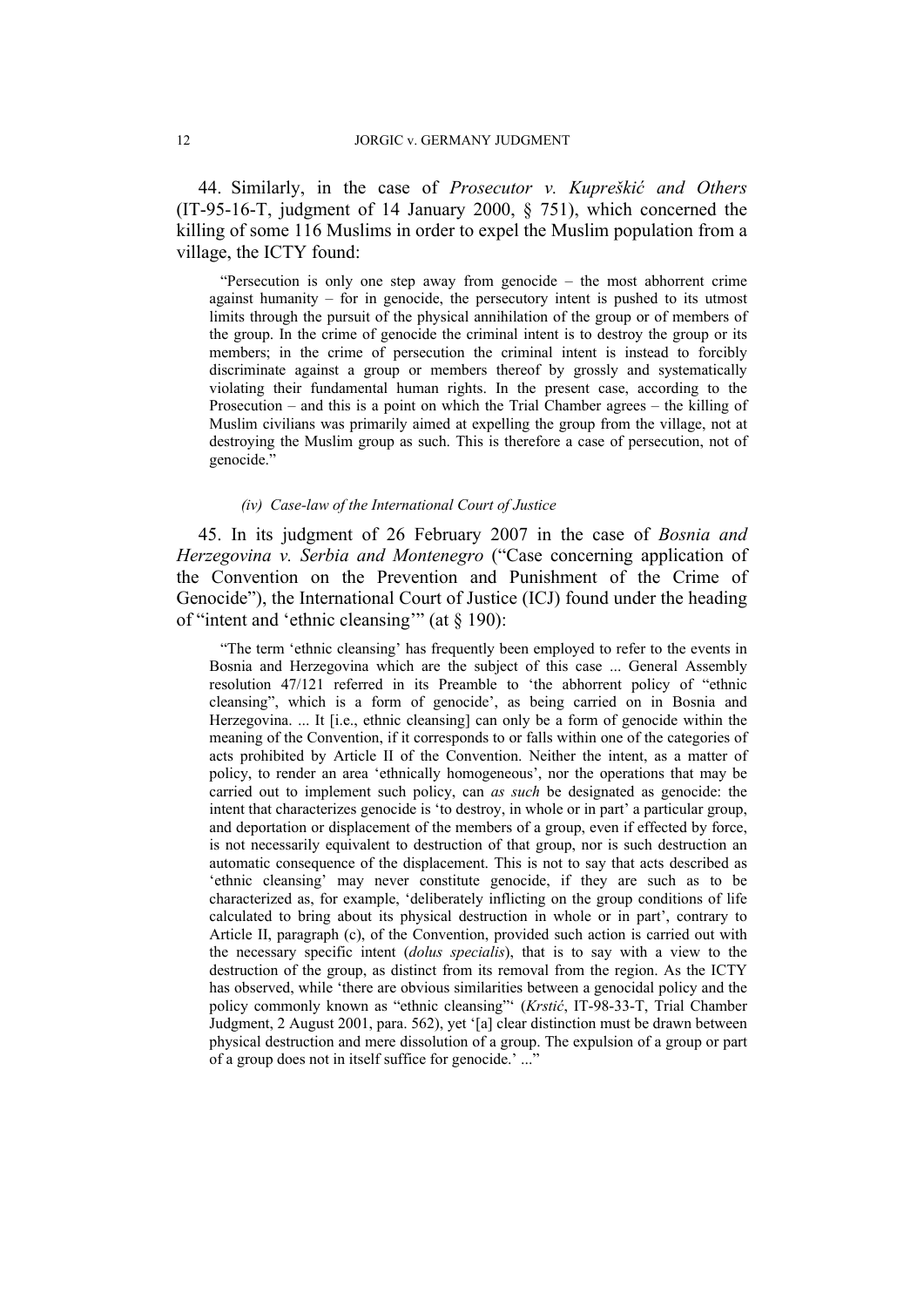#### *(v) Interpretation by other Convention States*

46. According to the material available to the Court, there have been only very few cases of national prosecution of genocide in other Convention States. There are no reported cases in which the courts of these States have defined the type of group destruction the perpetrator must have intended in order to be found guilty of genocide, that is, whether the notion of "intent to destroy" covers only physical or biological destruction or whether it also comprises destruction of a group as a social unit.

### *(vi) Interpretation by legal writers*

47. Amongst scholars, the majority have taken the view that ethnic cleansing, in the way in which it was carried out by the Serb forces in Bosnia and Herzegovina in order to expel Muslims and Croats from their homes, did not constitute genocide (see, amongst many others, William A. Schabas, *Genocide in International Law: The Crime of Crimes*, Cambridge 2000, pp. 199 et seq.). However, there are also a considerable number of scholars who have suggested that these acts did amount to genocide (see, *inter alia*, M. Lippman, *Genocide: The Crime of the Century*, HOUJIL 23 (2001), p. 526, and J. Hübner, *Das Verbrechen des Völkermordes im internationalen und nationalen Recht*, Frankfurt am Main 2004, pp. 208-17; G. Werle, differentiating in *Völkerstrafrecht*, 1st edition, Tübingen 2003, pp. 205, 218 et seq., pointed out that it depended on the circumstances of the case, in particular on the scope of the crimes committed, whether an intent to destroy the group as a social unit, as opposed to a mere intent to expel the group, could be proved).

### **(b) Universal jurisdiction for the crime of genocide**

- *(i) The 1948 Convention on the Prevention and Punishment of the Crime of Genocide (Genocide Convention)*
- 48. The relevant provisions of the Genocide Convention read:

### **Article I**

"The Contracting Parties confirm that genocide, whether committed in time of peace or in time of war, is a crime under international law which they undertake to prevent and to punish."

### **Article VI**

"Persons charged with genocide or any of the other acts enumerated in Article III shall be tried by a competent tribunal of the State in the territory of which the act was committed, or by such international penal tribunal as may have jurisdiction with respect to those Contracting Parties which shall have accepted its jurisdiction."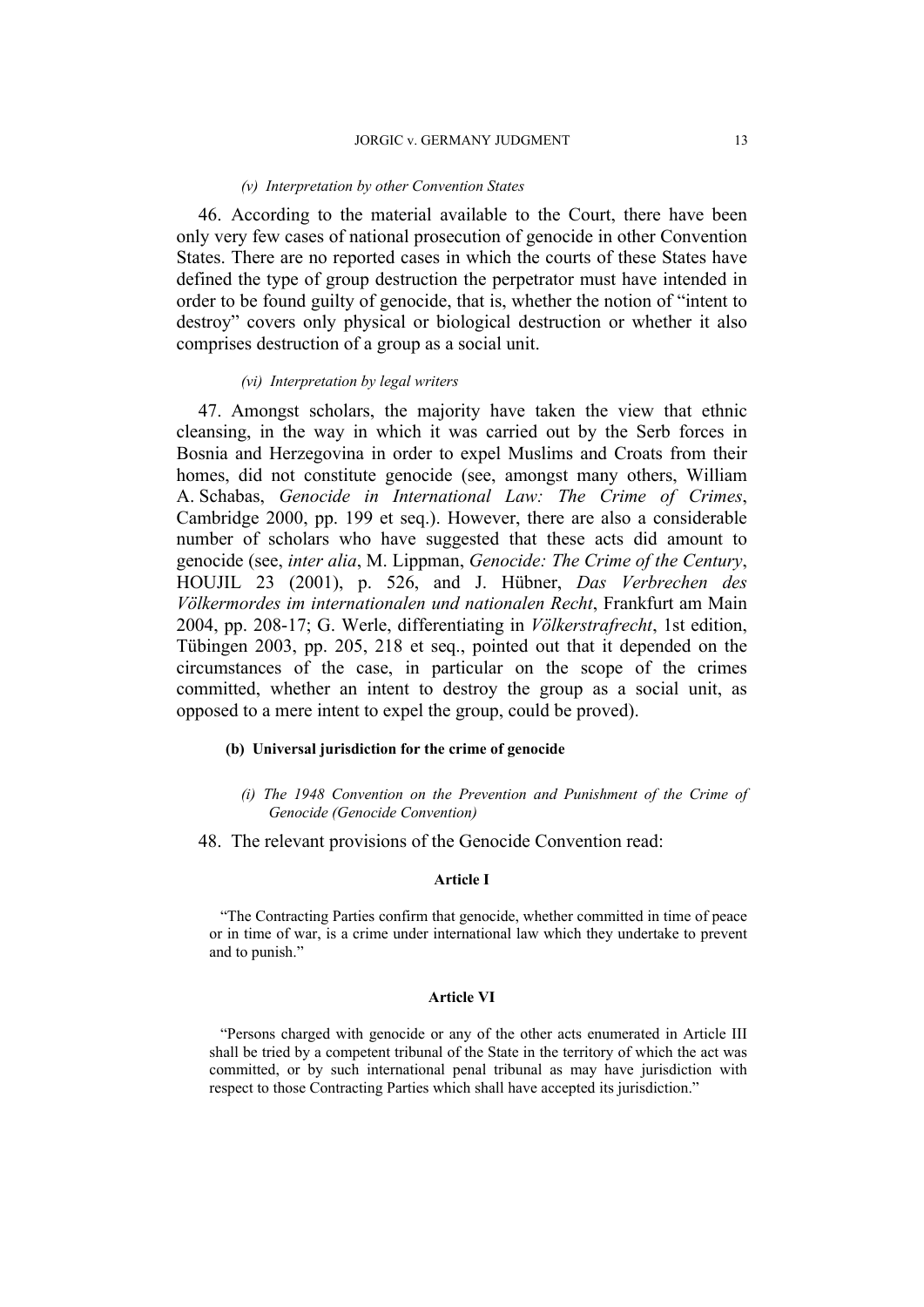#### 14 JORGIC v. GERMANY JUDGMENT

- *(ii) The 1993 Statute of the International Criminal Tribunal for the former Yugoslavia (ICTY Statute)*
- 49. The relevant provision of the ICTY Statute provides:

### **Article 9 Concurrent jurisdiction**

"1. The International Tribunal and national courts shall have concurrent jurisdiction to prosecute persons for serious violations of international humanitarian law committed in the territory of the former Yugoslavia since 1 January 1991.

2. The International Tribunal shall have primacy over national courts. At any stage of the procedure, the International Tribunal may formally request national courts to defer to the competence of the International Tribunal in accordance with the present Statute and the Rules of Procedure and Evidence of the International Tribunal."

#### *(iii) Case-law of the International Criminal Tribunal for the former Yugoslavia*

50. The Appeals Chamber of the ICTY, in its decision of 2 October 1995 on the defence motion for interlocutory appeal on jurisdiction in the case of *Prosecutor v. Tadić* (no. IT-94-1), stated that "universal jurisdiction [is] nowadays acknowledged in the case of international crimes"  $(§ 62)$ .

51. Likewise, the Trial Chamber of the ICTY, in its judgment of 10 December 1998 in *Prosecutor v. Furundžija* (no. IT-95-17/1-T), found that [it] has been held that international crimes being universally condemned wherever they occur, every State has the right to prosecute and punish the authors of such crimes. As stated in general terms by the Supreme Court of Israel in *Eichmann*, and echoed by a USA court in *Demjanjuk*, "it is the universal character of the crimes in question ... which vests in every State the authority to try and punish those who participated in their commission" (§ 156).

### *(iv) Domestic law and practice in other Convention States*

52. According to the information and material before the Court, including material submitted by the Government which has not been contested by the applicant, the statutory provisions of numerous other Convention States authorise the prosecution of genocide in circumstances comparable to those in issue in the present case.

53. In many Contracting States of the Convention, the prosecution of genocide is subject to the principle of universal jurisdiction, that is, jurisdiction for crimes committed outside the State's territory by nonnationals against non-nationals of that State and which are not directed against the State's own national interests, at least if the defendant was found to be present on its territory (for example Spain, France, Belgium (at least until 2003), Finland, Italy, Latvia, Luxembourg, the Netherlands (since 2003), Russia, Slovakia, the Czech Republic and Hungary). At the time of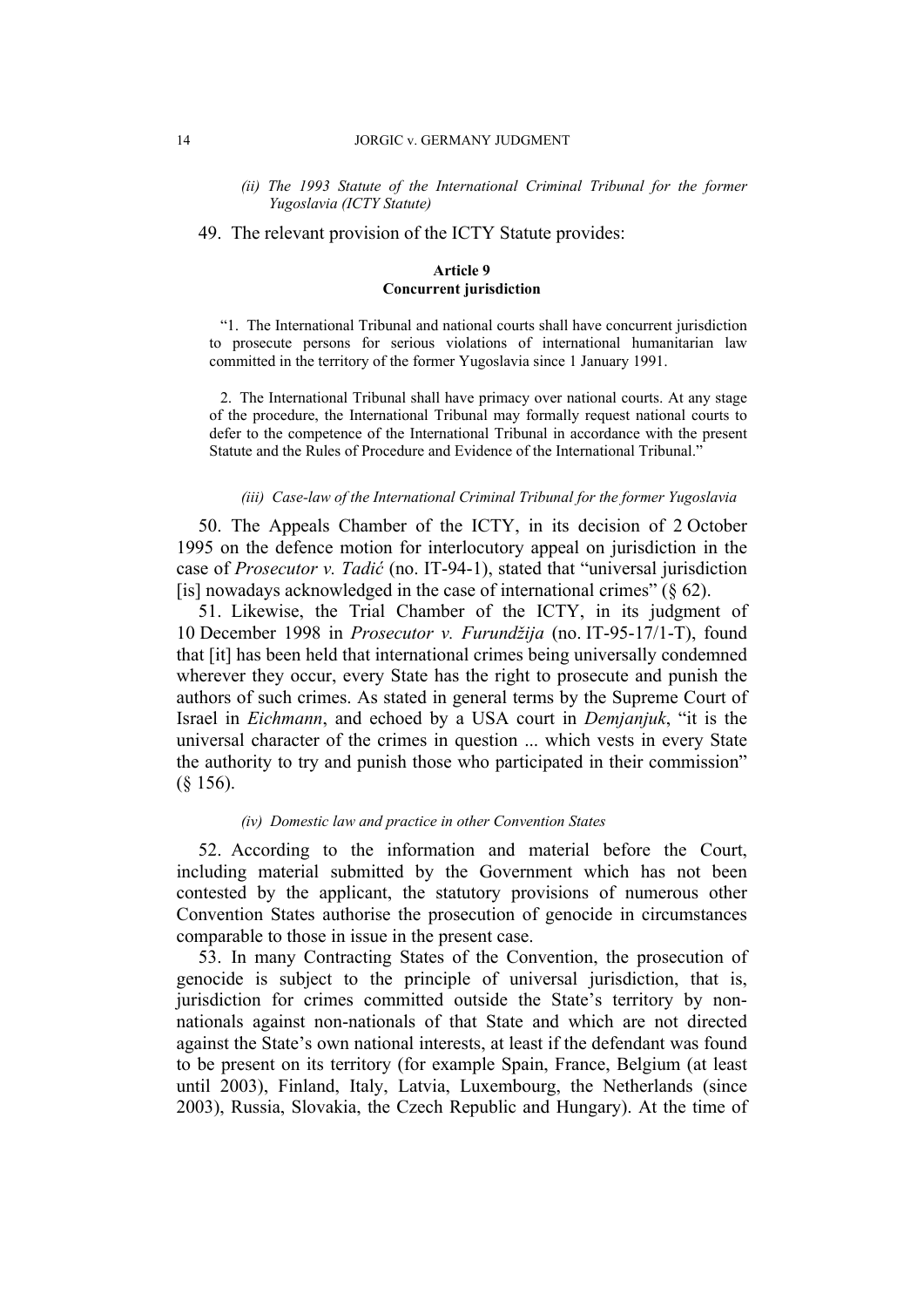the applicant's trial, numerous other States had authorised the prosecution of genocide committed abroad by foreign nationals against foreigners in accordance with provisions similar to the representation principle (*stellvertretende Strafrechtspflege* – compare Article 7 § 2 no. 2 of the German Criminal Code, paragraph 34 above), for example Austria, Denmark, Estonia, Poland, Portugal, Romania, Sweden and Switzerland (since 2000). Convention States which do not provide for universal jurisdiction for genocide include, notably, the United Kingdom.

54. Apart from the Austrian, Belgian and French courts, it is in particular the Spanish courts that have already adjudicated on charges of genocide, relying on the principle of universal jurisdiction. The Spanish *Audiencia Nacional*, in its judgment of 5 November 1998 in the *Augusto Pinochet* case, held that the Spanish courts had jurisdiction over the case. On the subject of the scope of the Genocide Convention it stated:

"Article 6 of the Convention does not preclude the existence of judicial bodies with jurisdiction apart from those in the territory where the crime was committed or international tribunals. ... it would be contrary to the spirit of the Convention ..., in order to avoid the commission with impunity of such a serious crime, to consider that this Article of the Convention limits the exercise of jurisdiction, excluding any jurisdiction other than those envisaged by the provision in question. The fact that the Contracting Parties have not agreed on universal jurisdiction over the crime for their respective national jurisdictions does not preclude the establishment, by a State which is a party to the Convention, of such jurisdiction over a crime which involves the whole world and affects the international community and indeed all of humanity directly, as stated in the Convention itself. ... Neither do the terms of Article 6 of the Convention of 1948 constitute an authorisation to exclude jurisdiction for the punishment of genocide in a State Party such as Spain, whose law establishes extraterritoriality with regard to prosecution for such crimes ..." (International Law Reports, vol. 119, pp. 331 et seq., at pp. 335-36)

# THE LAW

# I. ALLEGED VIOLATION OF ARTICLE 5 § 1 (a) AND ARTICLE 6 § 1 OF THE CONVENTION

55. The applicant complained that his conviction for genocide by the Düsseldorf Court of Appeal, as upheld by the Federal Court of Justice and the Federal Constitutional Court, which he alleged had no jurisdiction over his case, and his ensuing detention amounted to a violation of Article 5 § 1 (a) and Article 6 § 1 of the Convention, the relevant parts of which provide: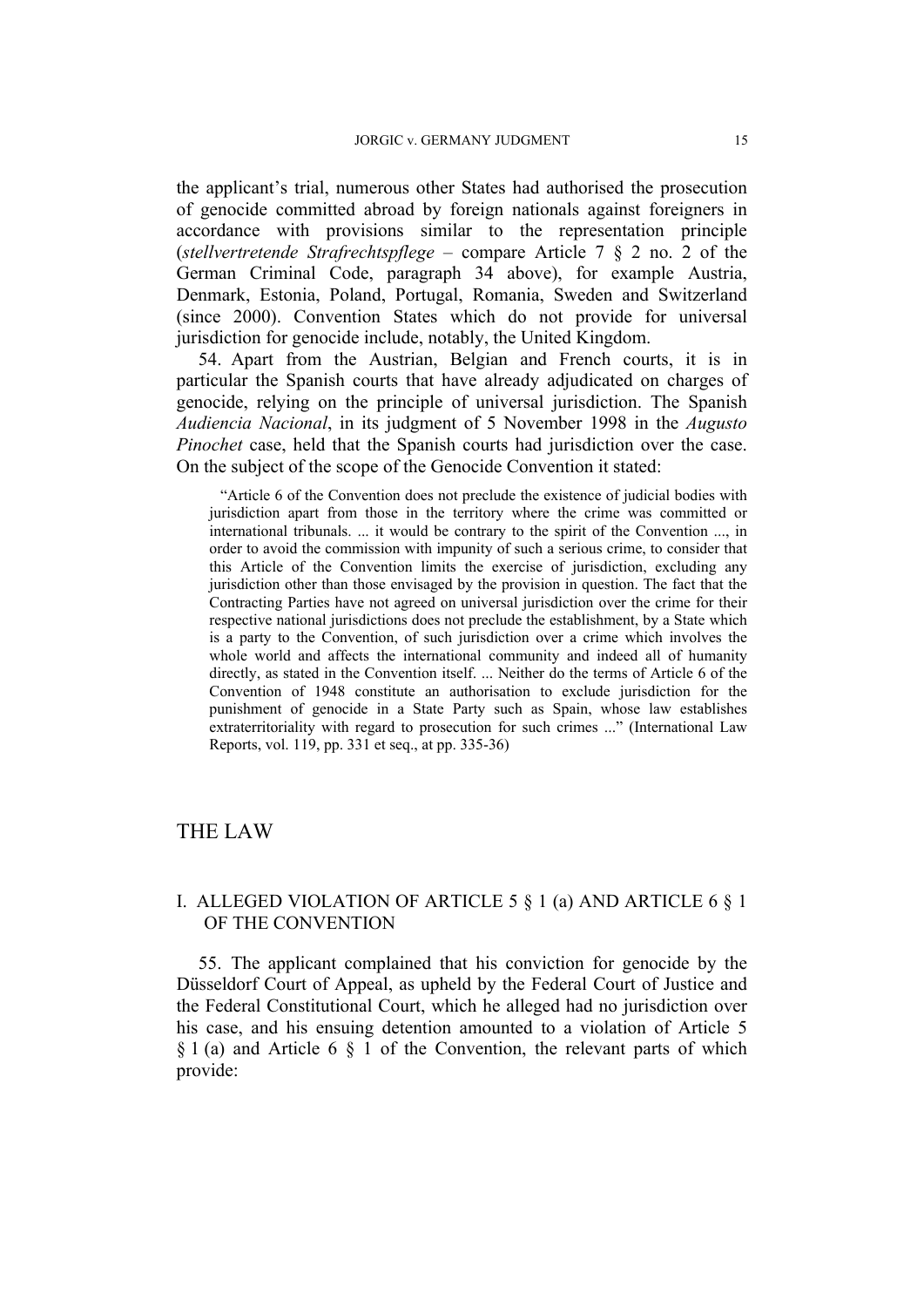### **Article 5**

"1. Everyone has the right to liberty and security of person. No one shall be deprived of his liberty save in the following cases and in accordance with a procedure prescribed by law:

(a) the lawful detention of a person after conviction by a competent court;"

### **Article 6**

"1. In the determination of ... any criminal charge against him, everyone is entitled to a fair ... hearing ... by [a] ... tribunal established by law. ..."

56. The Government contested that submission.

# **A. Admissibility**

57. The Court notes that this complaint is not manifestly ill-founded within the meaning of Article 35  $\S$  3 of the Convention. It further notes that it is not inadmissible on any other grounds. It must therefore be declared admissible.

# **B. Merits**

### *1. The parties' submissions*

### **(a) The applicant**

58. The applicant took the view that there was a general rule of public international law, namely the duty of non-intervention, which, in principle, prohibited the German courts from prosecuting a foreigner living abroad for genocide purportedly committed by him in a foreign country against foreign victims. In his submission, the German courts were also debarred from exceptionally assuming jurisdiction in accordance with the international criminal law principle of universal jurisdiction enshrined in Article 6 no. 1 of the Criminal Code, as jurisdiction in accordance with that principle was not recognised internationally in the case of genocide.

59. The applicant argued in particular that, pursuant to Article VI of the Genocide Convention, only the tribunal of the State in the territory of which the act was committed or an international tribunal had jurisdiction to try persons charged with genocide. That Article therefore reflected the duty of non-intervention flowing from the principle of sovereignty and equality of all States, and the prohibition of an abuse of rights, which were general rules of public international law. He conceded that the principle of universal jurisdiction, as recognised in customary public international law, could, in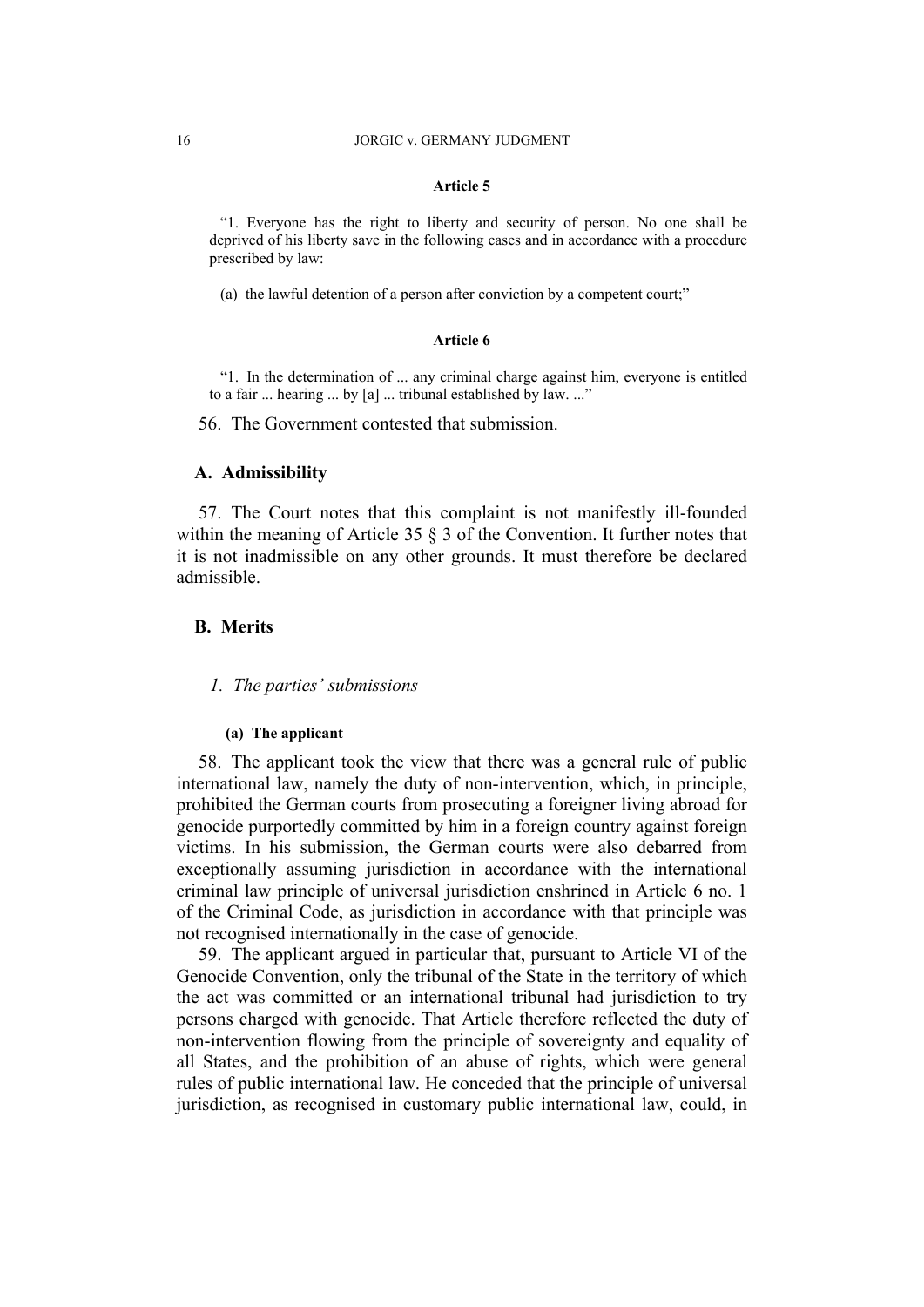theory, confer jurisdiction on a national court other than the one named in Article VI of the Genocide Convention. However, he maintained that jurisdiction in accordance with that principle, being an exception to the rule of the duty of non-intervention, was neither recognised in international treaty law nor in customary international law for the purpose of trying persons charged with genocide. The German courts had therefore arbitrarily assumed jurisdiction.

### **(b) The Government**

60. In the Government's submission, the German courts had been the "competent court[s]" within the meaning of Article 5 § 1 (a) of the Convention to convict the applicant and the "tribunal[s] established by law" within the meaning of Article 6  $\S$  1 of the Convention. German criminal law had been applicable to the facts of the case so that, in accordance with German law, German courts had had jurisdiction over the offences the applicant had been charged with. They had been competent under Article 6 no. 1 of the Criminal Code (in its version then in force). There had also been a legitimate link between the prosecution of the offences the applicant had been charged with and Germany itself, as considered necessary by the German courts beyond the wording of Article 6 no. 1 of the Criminal Code in order to establish jurisdiction, thus respecting the principle of nonintervention. The applicant had lived in Germany for many years, was still registered with the authorities as living there and had been arrested on German territory. Moreover, Germany had participated in the military and humanitarian missions in Bosnia and Herzegovina. In addition to that, the requirements of Article 7 § 2 no. 2 of the Criminal Code, which incorporated the representation principle, had been met, particularly as neither the ICTY nor the criminal courts at the place of the crime in Bosnia and Herzegovina had requested the applicant's extradition.

61. The Government further took the view that the provisions of German law on jurisdiction conformed to the principles of public international law. In particular, as had been convincingly shown by the German courts, Article VI of the Genocide Convention, which laid down minimum requirements in respect of the duty to prosecute genocide, did not prohibit the tribunal of a State other than the one in the territory of which the act was committed from prosecuting genocide.

62. Moreover, the principle of universal jurisdiction as recognised in customary public international law authorised all States to establish jurisdiction over crimes against international law such as acts of genocide, which were directed against the interests of the international community as a whole, irrespective of where or by whom those crimes had been committed. Likewise, jurisdiction under the representation principle as laid down in Article 7 § 2 no. 2 of the Criminal Code did not contravene public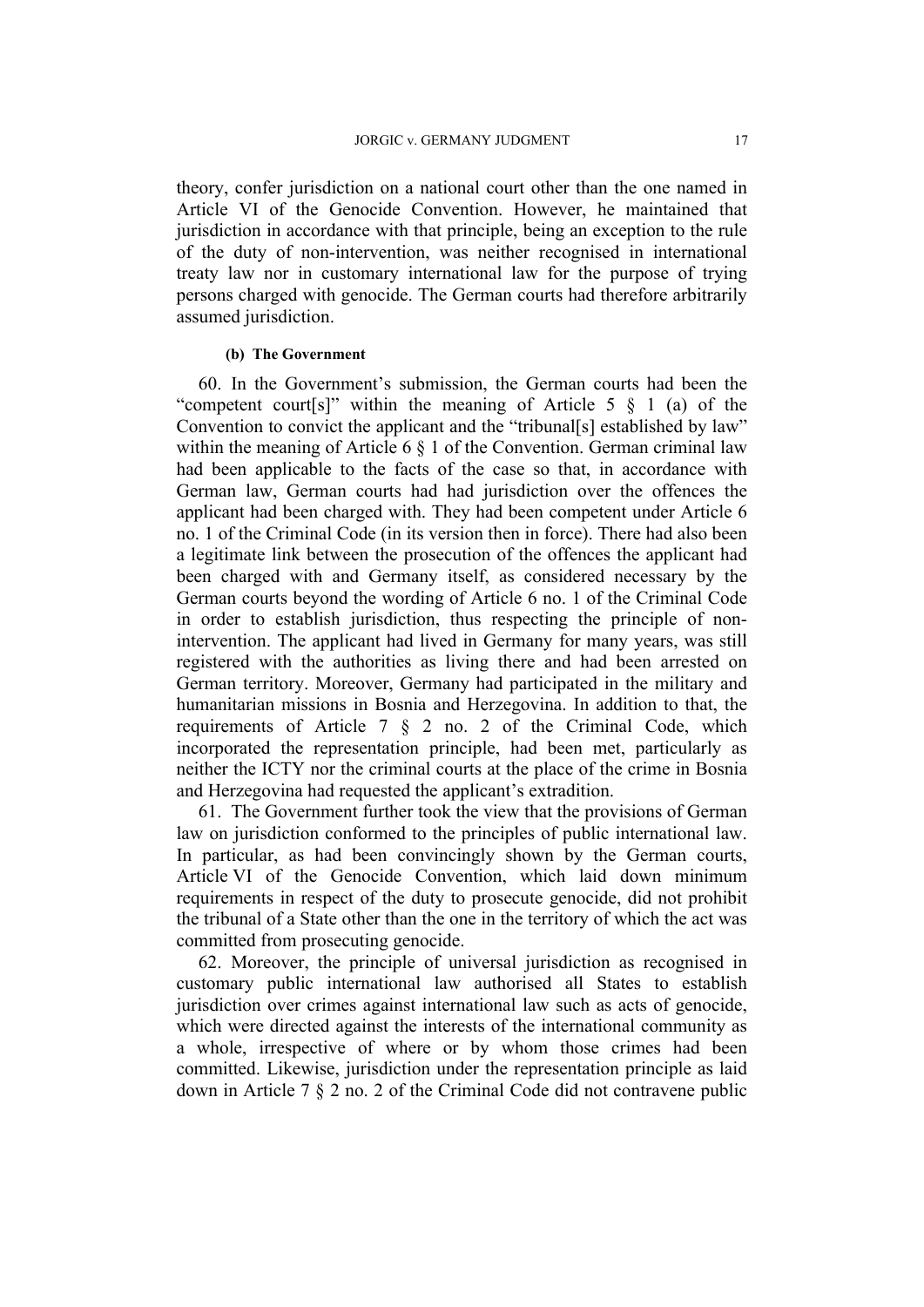international law. The German courts had therefore been authorised to adjudicate on the applicant's case.

63. The Government submitted that the legislation and case-law of numerous other Contracting States to the Convention and the case-law of the ICTY expressly authorised the prosecution of genocide in accordance with the principle of universal jurisdiction.

# *2. The Court's assessment*

### **(a) Relevant principles**

64. The Court finds that the case primarily falls to be examined under Article 6 § 1 of the Convention under the head of whether the applicant was heard by a "tribunal established by law". It reiterates that this expression reflects the principle of the rule of law, which is inherent in the system of protection established by the Convention and its Protocols. "Law", within the meaning of Article 6  $\S$  1, comprises in particular the legislation on the establishment and competence of judicial organs (see, *inter alia*, *Lavents v. Latvia*, no. 58442/00, § 114, 28 November 2002). Accordingly, if a tribunal does not have jurisdiction to try a defendant in accordance with the provisions applicable under domestic law, it is not "established by law" within the meaning of Article 6 § 1 (compare *Coëme and Others v. Belgium*, nos. 32492/96, 32547/96, 32548/96, 33209/96 and 33210/96, §§ 99 and 107-08, ECHR 2000-VII).

65. The Court further reiterates that, in principle, a violation of the said domestic legal provisions on the establishment and competence of judicial organs by a tribunal gives rise to a violation of Article 6 § 1. The Court is therefore competent to examine whether the national law has been complied with in this respect. However, having regard to the general principle according to which it is in the first place for the national courts themselves to interpret the provisions of domestic law, the Court finds that it may not question their interpretation unless there has been a flagrant violation of domestic law (see, *mutatis mutandis*, *Coëme and Others*, cited above, § 98 *in fine*, and *Lavents*, cited above, § 114). In this respect the Court also reiterates that Article 6 does not grant the defendant a right to choose the jurisdiction of a court. The Court's task is therefore limited to examining whether reasonable grounds existed for the authorities to establish jurisdiction (see, *inter alia*, *G. v. Switzerland*, no. 16875/90, Commission decision of 10 October 1990, unreported, and *Kübli v. Switzerland*, no. 17495/90, Commission decision of 2 December 1992, unreported).

# **(b) Application of the principles to the present case**

66. The Court notes that the German courts based their jurisdiction on Article 6 no. 1 of the Criminal Code, taken in conjunction with Article 220a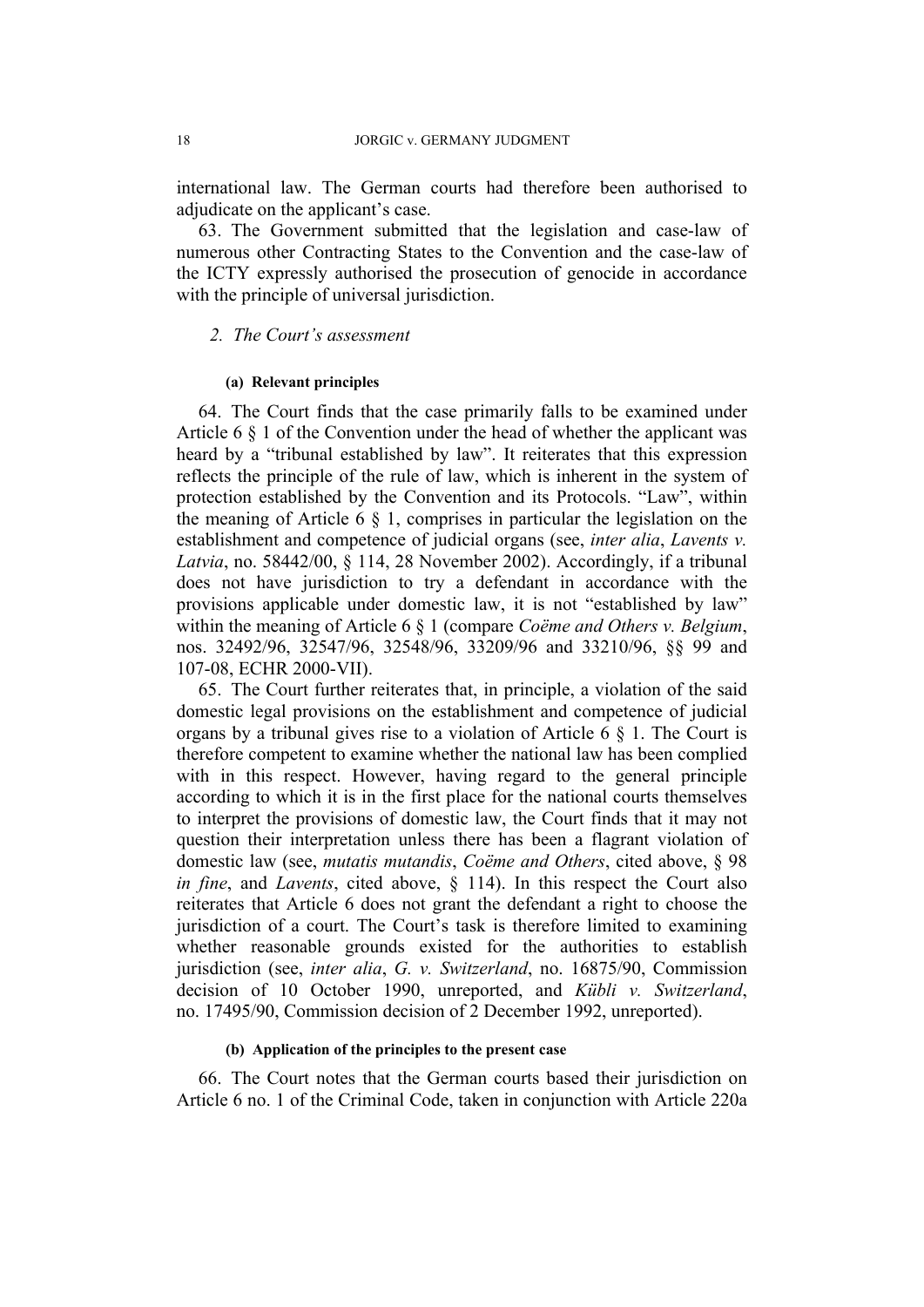of that Code (in their versions then in force). These provisions provided that German criminal law was applicable and that, consequently, German courts had jurisdiction to try persons charged with genocide committed abroad, regardless of the defendant's and the victims' nationalities. The domestic courts had therefore established jurisdiction in accordance with the clear wording of the pertinent provisions of the Criminal Code.

67. In deciding whether the German courts had jurisdiction under the material provisions of domestic law, the Court must further ascertain whether the domestic courts' decision that they had jurisdiction over the applicant's case was in compliance with the provisions of public international law applicable in Germany. It notes that the national courts found that the public international law principle of universal jurisdiction, which was codified in Article 6 no. 1 of the Criminal Code, established their jurisdiction while complying with the public international law duty of nonintervention. In their view, their competence under the principle of universal jurisdiction was not excluded by the wording of Article VI of the Genocide Convention, as that Article was to be understood as establishing a duty for the courts named therein to try persons suspected of genocide, while not prohibiting the prosecution of genocide by other national courts.

68. In determining whether the domestic courts' interpretation of the applicable rules and provisions of public international law on jurisdiction was reasonable, the Court is in particular required to examine their interpretation of Article VI of the Genocide Convention. It observes, as was also noted by the domestic courts (see, in particular, paragraph 20 above), that the Contracting Parties to the Genocide Convention, despite proposals in earlier drafts to that effect, had not agreed to codify the principle of universal jurisdiction over genocide for the domestic courts of all Contracting States in that Article (compare paragraphs 20 and 54 above). However, pursuant to Article I of the Genocide Convention, the Contracting Parties were under an *erga omnes* obligation to prevent and punish genocide, the prohibition of which forms part of the *jus cogens*. In view of this, the national courts' reasoning that the purpose of the Genocide Convention, as expressed notably in that Article, did not exclude jurisdiction for the punishment of genocide by States whose laws establish extraterritoriality in this respect must be considered as reasonable (and indeed convincing). Having thus reached a reasonable and unequivocal interpretation of Article VI of the Genocide Convention in accordance with the aim of that Convention, there was no need, in interpreting the said Convention, to have recourse to the preparatory documents, which play only a subsidiary role in the interpretation of public international law (see Articles 31 § 1 and 32 of the Vienna Convention on the Law of Treaties of 23 May 1969).

69. The Court observes in this connection that the German courts' interpretation of Article VI of the Genocide Convention in the light of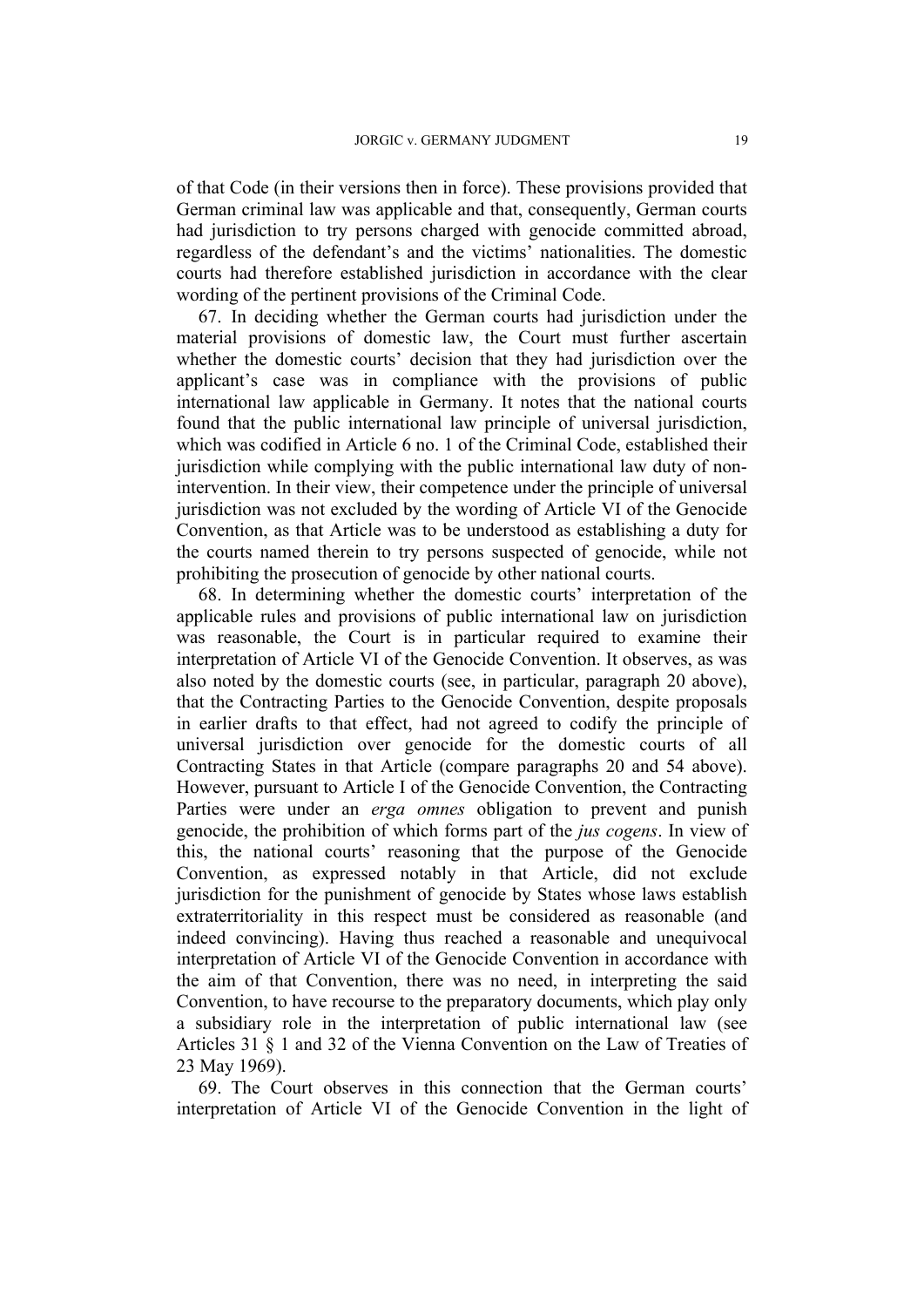Article I of that Convention and their establishment of jurisdiction to try the applicant on charges of genocide is widely confirmed by the statutory provisions and case-law of numerous other Contracting States to the Convention (for the Protection of Human Rights and Fundamental Freedoms) and by the Statute and case-law of the ICTY. It notes, in particular, that the Spanish *Audiencia Nacional* has interpreted Article VI of the Genocide Convention in exactly the same way as the German courts (see paragraph 54 above). Furthermore, Article 9 § 1 of the ICTY Statute confirms the German courts' view, providing for concurrent jurisdiction of the ICTY and national courts, without any restriction to domestic courts of particular countries. Indeed, the principle of universal jurisdiction for genocide has been expressly acknowledged by the ICTY (see paragraphs 50-51 above) and numerous Convention States authorise the prosecution of genocide in accordance with that principle, or at least where, as in the applicant's case, additional conditions – such as those required under the representation principle – are met (see paragraphs 52-53 above).

70. The Court concludes that the German courts' interpretation of the applicable provisions and rules of public international law, in the light of which the provisions of the Criminal Code had to be construed, was not arbitrary. They therefore had reasonable grounds for establishing their jurisdiction to try the applicant on charges of genocide.

71. It follows that the applicant's case was heard by a tribunal established by law within the meaning of Article 6 § 1 of the Convention. There has therefore been no violation of that provision.

72. Having regard to the above finding under Article 6 § 1, namely, that the German courts had reasonably assumed jurisdiction to try the applicant on charges of genocide, the Court concludes that the applicant was also lawfully detained after conviction "by a competent court" within the meaning of Article 5 § 1 (a) of the Convention. Accordingly, there has been no violation of that Article either.

# II. ALLEGED VIOLATION OF ARTICLE 6 §§ 1 AND 3 (d) OF THE **CONVENTION**

73. The applicant claimed that, due to the Düsseldorf Court of Appeal's refusal, on the basis of Article 244 § 5 of the Criminal Code, to call any witness for the defence who would have had to be summoned abroad, he had not had a fair trial within the meaning of Article 6 §§ 1 and 3 (d) of the Convention. He further complained that the refusal of the Court of Appeal to inspect the purported scene of the crime in Grabska or to have a topographical map drawn up also amounted to a violation of Article 6 §§ 1 and 3 (d) of the Convention, which, in so far as relevant, read as follows:

"1. In the determination of ... any criminal charge against him, everyone is entitled to a fair ... hearing ... by [a] ... tribunal ...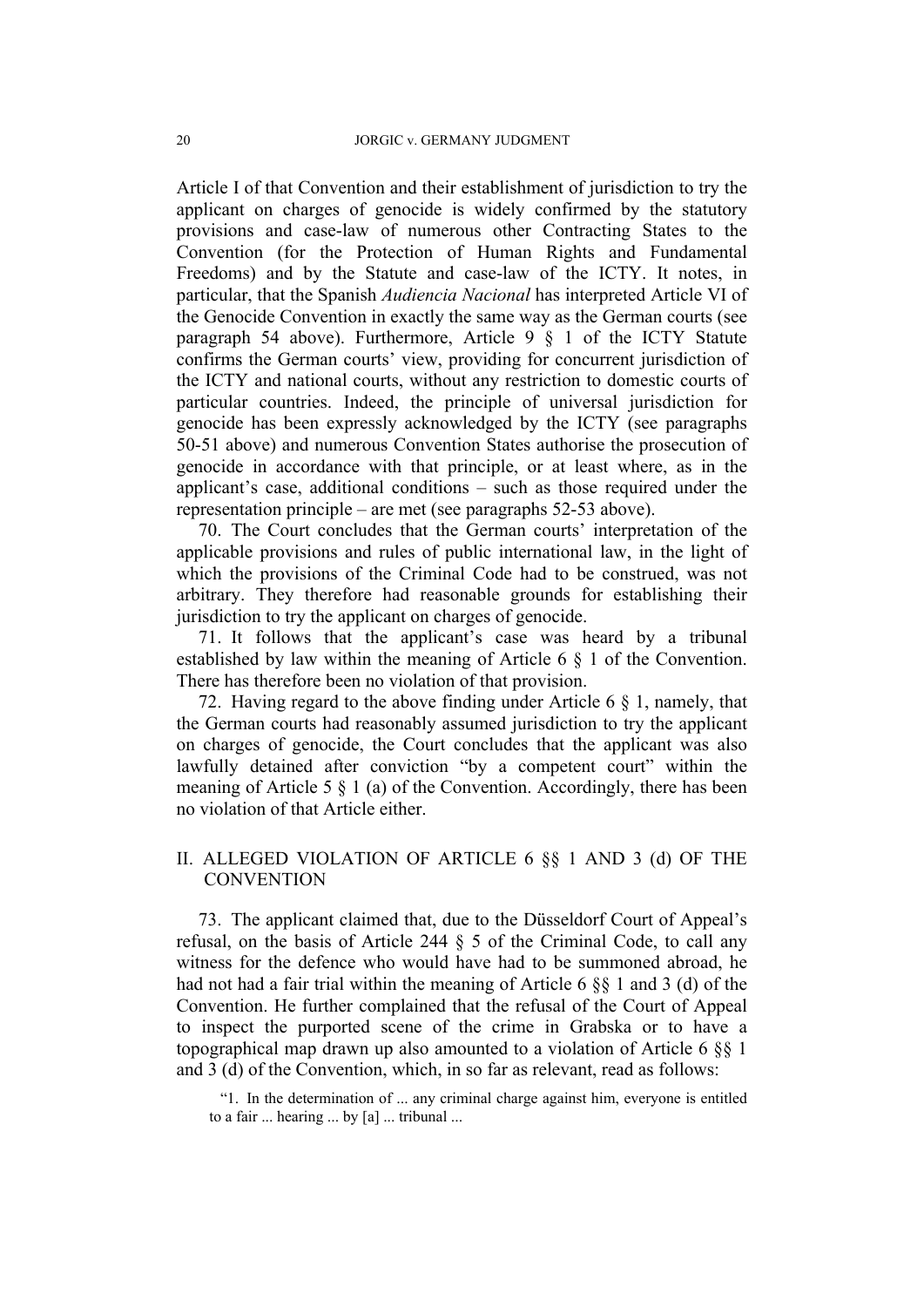3. Everyone charged with a criminal offence has the following minimum rights:

...

(d) to examine or have examined witnesses against him and to obtain the attendance and examination of witnesses on his behalf under the same conditions as witnesses against him;"

74. The Government contested that submission.

# **A. The parties' submissions**

### *1. The Government*

75. In the Government's submission, the applicant had not exhausted domestic remedies in respect of his objection to the Court of Appeal's refusal to call twenty-eight witnesses in the proceedings before the Federal Court of Justice on the ground that he had not sufficiently substantiated his complaints. They further argued that the applicant had not in any way raised his complaint about the Court of Appeal's refusal to inspect the purported scene of the crime in Grabska in the proceedings before the Federal Court of Justice and had therefore also failed to exhaust domestic remedies in that respect.

76. The Government further claimed that the applicant could no longer claim to be the victim of a violation of his Convention rights and that the application was incompatible *ratione personae* with the Convention in so far as his complaints related to requests to take evidence in respect of the charge of the murder of twenty-two people in Grabska. They argued that the criminal proceedings against the applicant had been reopened and discontinued in respect of these offences.

77. The Government submitted that, in any event, the applicant's right to a fair trial under Article 6 of the Convention had not been violated. The Court of Appeal had taken evidence in compliance with the requirements of that provision. Pursuant to Article 244 of the Code of Criminal Procedure in particular, the same rules for the taking of evidence applied both to the prosecution and the defence. Under the German Code of Criminal Procedure, it was for the criminal courts themselves to investigate the truth of their own motion. Even though the investigation into offences committed abroad raised considerable procedural problems, the defendants were protected by the rules on criminal procedure and by having the benefit of the doubt.

78. In the Government's view, the Court of Appeal had not acted arbitrarily in dismissing the applicant's requests to take further evidence. It had duly examined the applicant's requests and had given objectively justified reasons for dismissing them. Its conclusion under Article 244  $\&$  5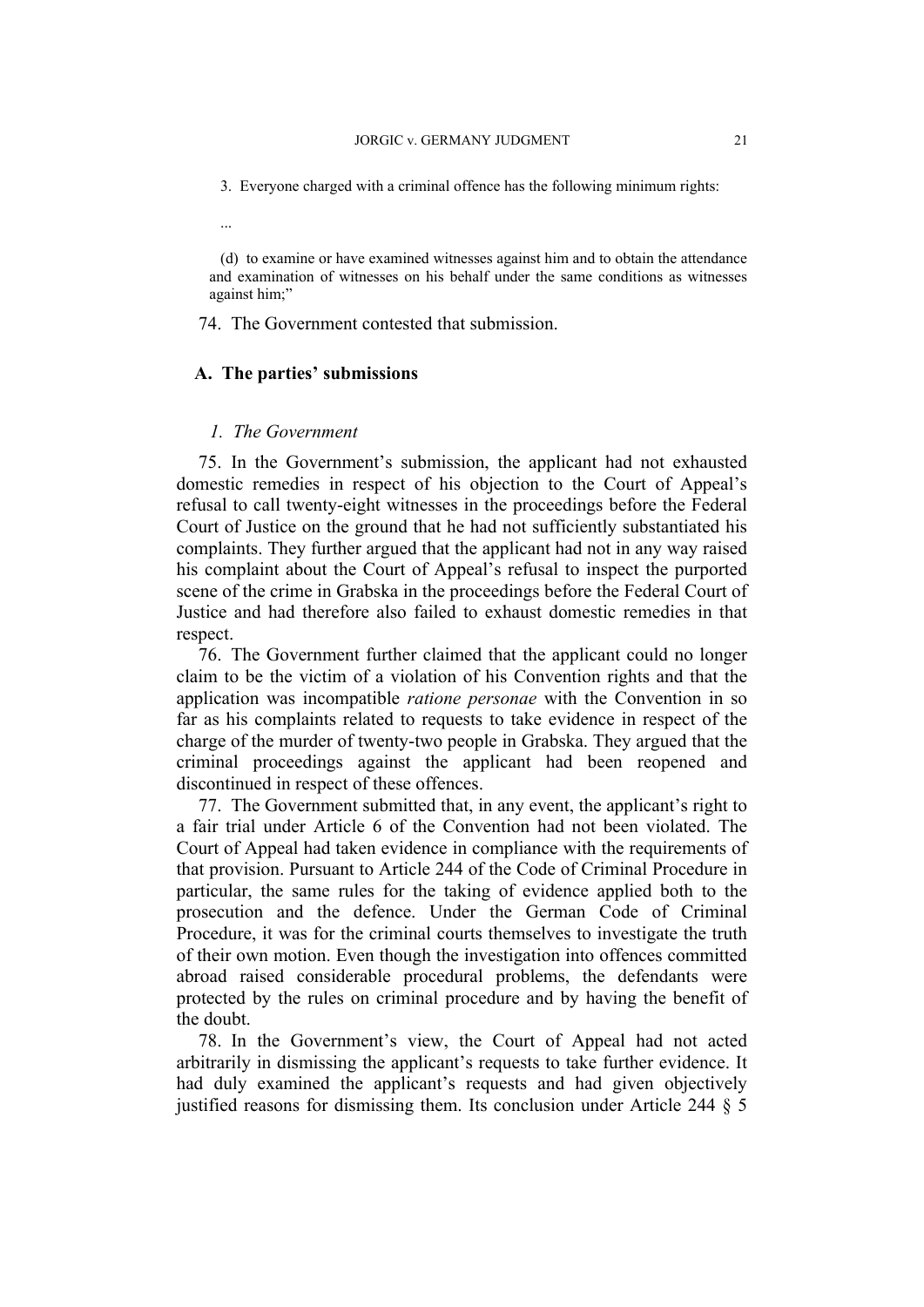of the Code of Criminal Procedure that the summoning of the witnesses named by the applicant was not necessary in the circumstances of the case for ascertaining the truth did not disclose any error of law and the Court of Appeal had given full reasons for its decisions.

# *2. The applicant*

79. The applicant contested the Government's view. He stressed that the Federal Constitutional Court had not dismissed his complaint for lack of exhaustion of domestic remedies and maintained that he had not lost his status of victim of a violation of Article 6 of the Convention.

80. The applicant complained that Article 6 §§ 1 and 3 (d) of the Convention had been violated in that, under Article 244 § 5, second sentence, of the Code of Criminal Procedure, the Court of Appeal had refused to call all twenty-eight defence witnesses named by him who would have had to be summoned abroad, whereas it had called and examined six witnesses named by the prosecution who had been summoned abroad. He maintained that in the circumstances of his case the Court of Appeal, had it used its discretionary powers correctly, would have been debarred from applying Article 244 § 5 of the Code of Criminal Procedure. The said provision laid down preconditions for refusing to call a witness who had to be summoned abroad which were less strict than those applicable to a refusal to call witnesses living in Germany. It was based on the assumption that for criminal trials in Germany, evidence could mainly be obtained in Germany. However, in his case, which concerned acts purportedly committed in Bosnia and Herzegovina, as a rule all the witnesses lived abroad. The application of Article 244 § 5 of the Code of Criminal Procedure had therefore been arbitrary. If the Court of Appeal had called the witnesses named, it would immediately have found that the witness for the prosecution concerning the alleged offences in Grabska had not told the truth.

# **B. The Court's assessment**

81. The Court does not consider it necessary in the present case to rule on the Government's objections concerning the exhaustion of domestic remedies and the applicant's victim status since, even assuming that the applicant has exhausted domestic remedies and can still claim to be a victim of a violation of Article 6 of the Convention in all respects, it considers that the application is in any event inadmissible for the reasons set out below.

# *1. General principles*

82. The Court reiterates that, as a general rule, it is for the national courts to assess the evidence before them, as well as the relevance of the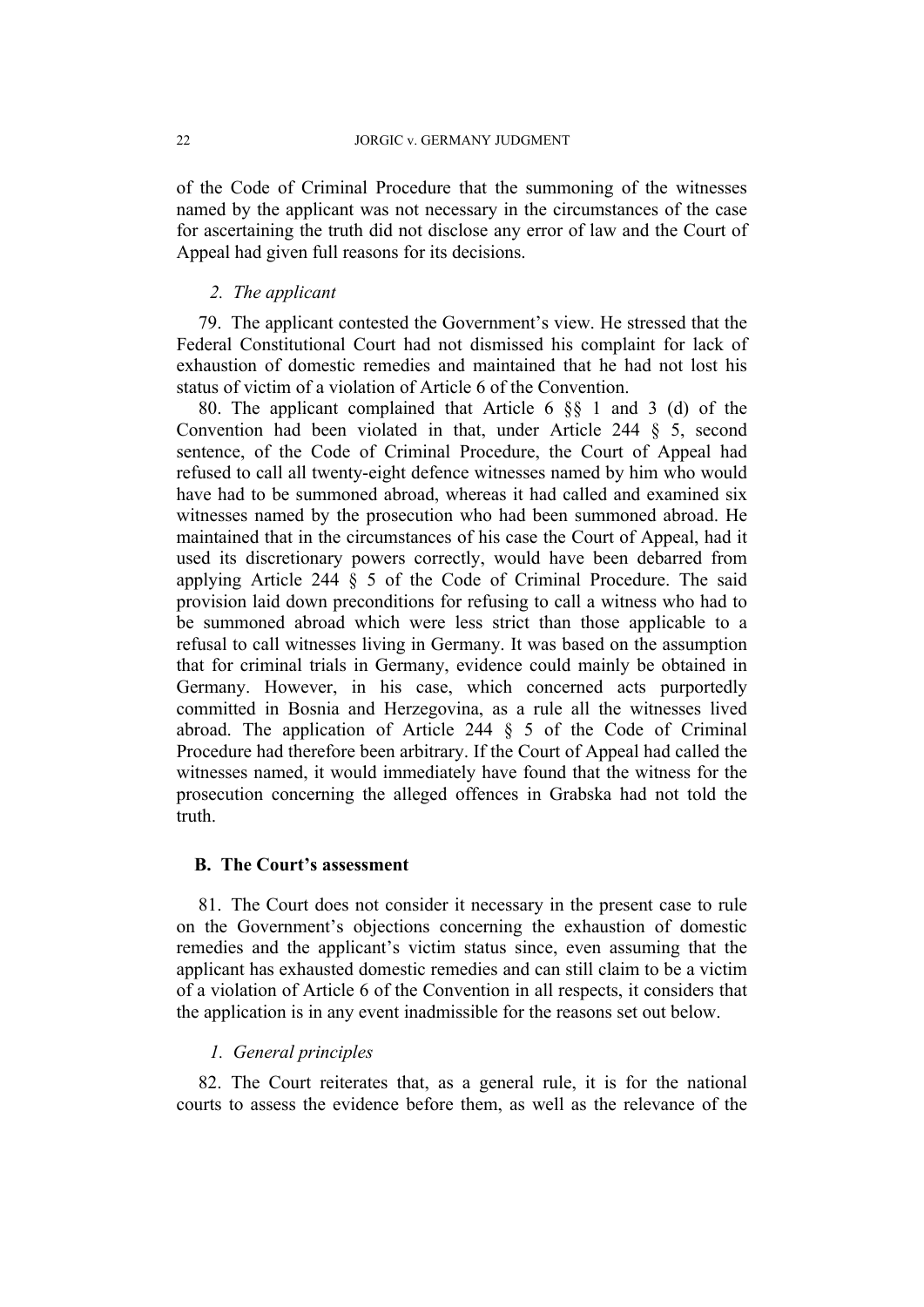evidence which the defendant seeks to adduce. More specifically, Article 6 § 3 (d) – which lays down specific aspects of the general concept of a fair trial set forth in Article 6  $\S$  1 – leaves it to them, in principle, to assess, in particular, whether it is appropriate to call certain witnesses. It does not require the attendance and examination of every witness on behalf of the accused. However, it is the task of the Court to ascertain whether the taking and assessment of evidence violated the principle of a full "equality of arms", rendering the proceedings as a whole unfair (see, *inter alia*, *Vidal v. Belgium*, 22 April 1992, § 33, Series A no. 235-B, and *Heidegger v. Austria* (dec.), no. 27077/95, 5 October 1999).

83. In cases arising from individual applications it is not the Court's task to examine the domestic legislation in the abstract, but it must examine the manner in which that legislation was applied to the applicant in the particular circumstances (see, amongst others, *Sahin v. Germany* [GC], no. 30943/96, § 87, ECHR 2003-VIII, and *Sommerfeld v. Germany* [GC], no. 31871/96, § 86, ECHR 2003-VIII).

### *2. Application of those principles to the present case*

84. The Court therefore has to determine whether the domestic courts' application of Article 244 of the Criminal Code and their ensuing refusal to call certain witnesses, inspect the scene of the purported offence or have a topographical map drawn up rendered the proceedings as a whole unfair.

85. The Court observes at the outset that it is uncontested between the parties that Article 244 of the Criminal Code applies to all requests to call witnesses or to obtain other evidence, whether brought by the prosecution or the defence. In cases like the present one, in which the crime was committed outside Germany and in which it will, as a rule, prove necessary to obtain evidence from abroad, its application did not therefore generally favour applications to take evidence brought by the prosecution. Moreover, it is true that Article 244 § 5, second sentence, of the Code of Criminal Procedure lays down special conditions for rejecting an application to examine a witness – whether for the prosecution or for the defence – who would have to be summoned abroad. These conditions are indeed less strict than those for rejecting an application to hear evidence from a witness who can be summoned in Germany. However, these witnesses are not automatically treated as unobtainable evidence. The courts, pre-assessing the evidence before them, may, however, conclude that the examination of such a witness is not necessary for establishing the truth (see paragraph 39 above).

86. The Court further notes that the Court of Appeal, acting as a court of first instance, refused to call any of the twenty-eight witnesses living in Bosnia named by the applicant, while it summoned six prosecution witnesses abroad. However, this fact does not as such warrant the conclusion that the principle of equality of arms or the applicant's right to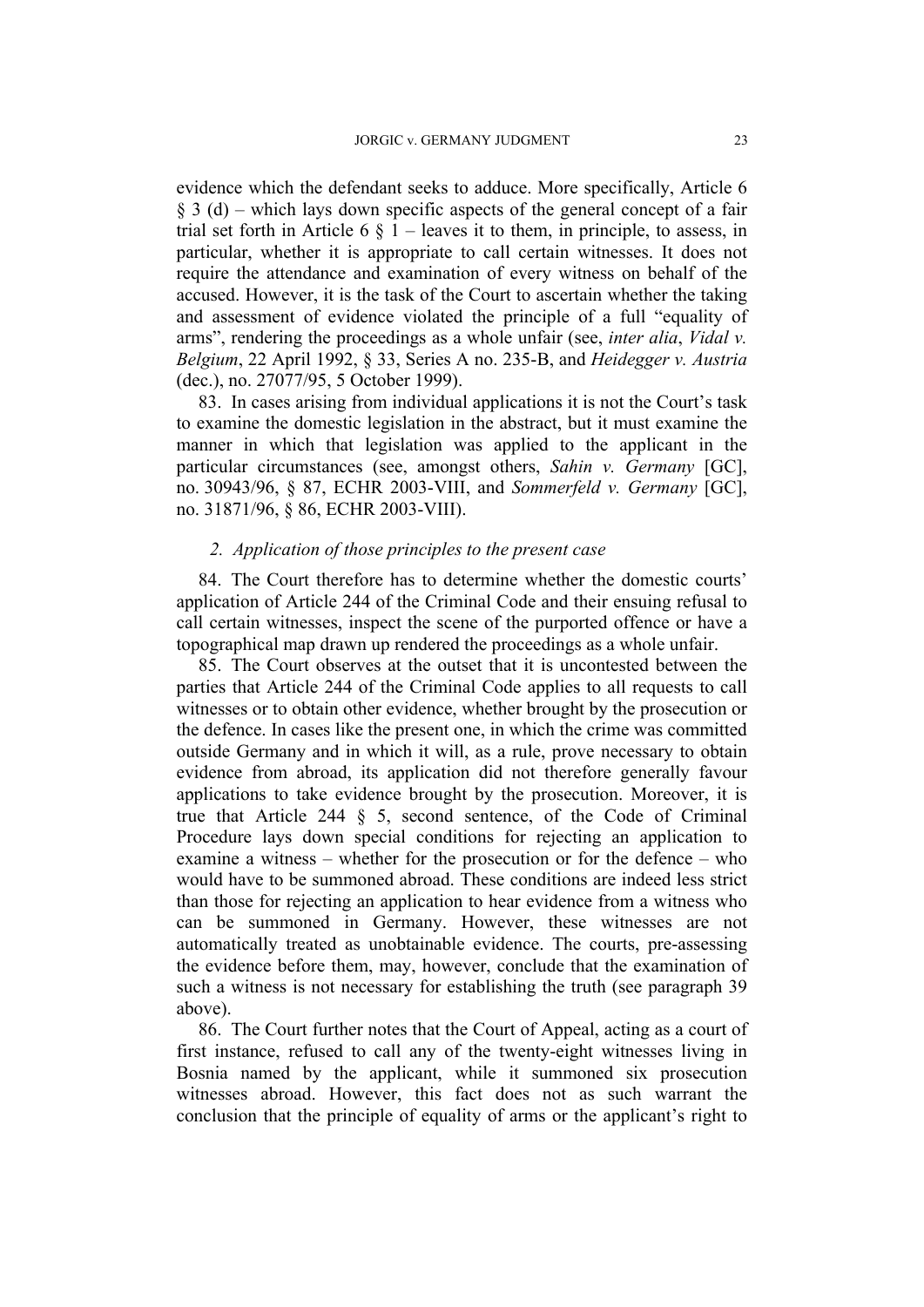obtain the attendance of witnesses were disregarded, and that, consequently, the proceedings as a whole were unfair. In this respect, the Court observes in particular that the Court of Appeal, giving detailed reasons for the refusal to take further evidence, considered the written statements of at least seven of the said twenty-eight witnesses to prove the same fact (namely the applicant's detention at the time of the offence) before concluding that the testimony of all twenty-eight witnesses would be of little evidential value and irrelevant in deciding the case. The Court observes that the Court of Appeal, when rejecting the applicant's request to call these witnesses, had already heard the testimonies of more than twenty witnesses, including that of two journalists who were not affected by the offences the applicant was charged with (and could therefore, as a rule, be considered as particularly credible). These witnesses, who could be cross-examined by the applicant, had all stated that they had seen the applicant outside prison during the time he claimed to have been detained. In these circumstances, the Court cannot find that the domestic courts acted arbitrarily in deciding that the testimonies of the witnesses named by the applicant to prove his detention at the time of the offence had not been relevant. Therefore, the Court finds no indication that the proceedings against the applicant were as a whole unfair.

87. As regards the applicant's complaint about the refusal of the Court of Appeal to inspect the purported scene of the crime in Grabska or to have a topographical map drawn up for the purpose of proving that the witnesses' submissions concerning the purported acts were untrustworthy, the Court finds that the Court of Appeal gave proper reasons for its decision why it considered the taking of this evidence to be unobtainable. Having regard to the fact that the Court of Appeal had a video of the relevant locality and that the applicant could question the conclusiveness of the evidence taken in respect of the acts in question, the Court finds no indication that the failure to take additional evidence was incompatible with Article 6 §§ 1 and 3.

88. It follows that the applicant's complaints under Article 6 §§ 1 and 3 (d) of the Convention must be dismissed as manifestly ill-founded, in accordance with Article 35 §§ 3 and 4 of the Convention.

# III. ALLEGED VIOLATION OF ARTICLE 7 OF THE CONVENTION

89. The applicant further complained that the wide interpretation of the crime of genocide, as adopted by the German courts, did not have a basis in the wording of that offence as laid down in German and public international law, and that the German courts arbitrarily found that his guilt was of a particular gravity. He claimed that his conviction therefore amounted to a breach of Article 7 § 1 of the Convention, which provides:

"No one shall be held guilty of any criminal offence on account of any act or omission which did not constitute a criminal offence under national or international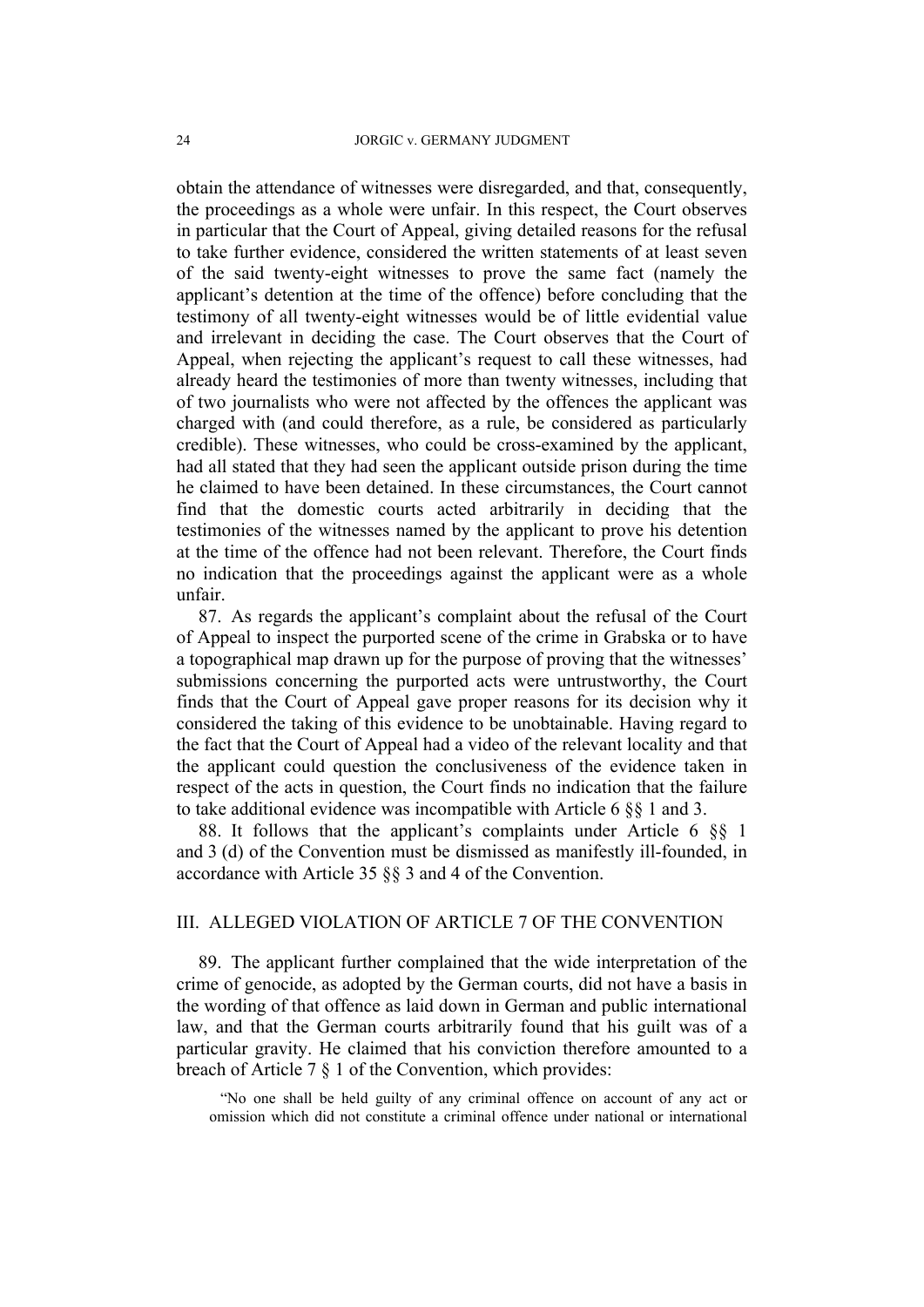law at the time when it was committed. Nor shall a heavier penalty be imposed than the one that was applicable at the time the criminal offence was committed."

90. The Government contested that argument.

### **A. Admissibility**

91. The Court notes that this complaint is not manifestly ill-founded within the meaning of Article 35  $\S$  3 of the Convention. It further notes that it is not inadmissible on any other grounds. It must therefore be declared admissible.

# **B. Merits**

### *1. The parties' submissions*

### **(a) The applicant**

92. The applicant stated that a conviction for genocide under Article 220a of the Criminal Code required proof that the offender had acted with intent to destroy, in whole or in part, a national, racial, ethnical or religious group as such. He maintained that, having regard to the literal meaning of the term "destroy", a mere attack on the living conditions or the basis of subsistence of a group, as in the present case, did not constitute destruction of the group itself. The "ethnic cleansing" carried out by Bosnian Serbs in the Doboj region had been aimed only at driving all Muslims away from that region by force, that is, at expelling that group, not destroying its very existence. It therefore could not be considered as genocide within the meaning of Article 220a of the Criminal Code.

93. Furthermore, according to the applicant, the German courts' interpretation of "intent to destroy" in Article 220a, which had been included in the Criminal Code in order to incorporate the Genocide Convention into national law, was contrary to the interpretation of the same notion in Article II of the Genocide Convention as adopted by the community of States. In fact, according to the internationally accepted doctrine, genocide applied only to cases in which murder, extermination or deportation was carried out with intent to eliminate a narrowly defined group, that is, to destroy it in a biological-physical sense, not merely as a social unit. The ethnic cleansing in the former Yugoslavia could not be compared to the extermination of Jews committed during the Nazi regime, which had been the reason for creating the Genocide Convention.

94. The applicant claimed that it had not therefore been foreseeable for him at the time of the commission of his acts that the German courts would qualify them as genocide under German or public international law.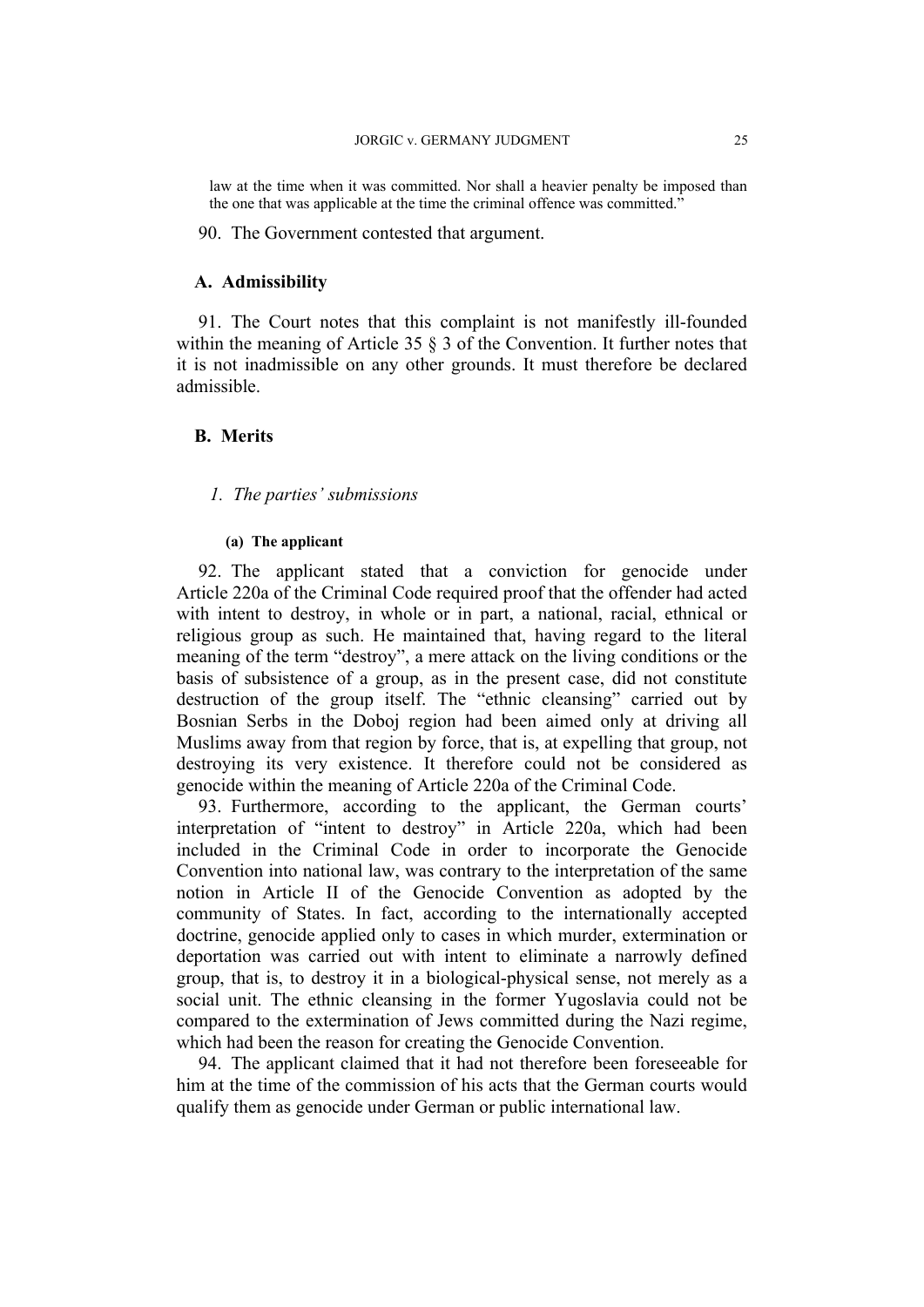95. Likewise, according to the applicant, the German courts' finding that his guilt was of a particular gravity amounted to a violation of Article 7 § 1 of the Convention in that the courts did not take into consideration that he had played only a minor role in the purported genocide in Bosnia.

### **(b) The Government**

96. In the Government's view, the German courts' interpretation of the notion of "genocide" was not in breach of Article 7 § 1 of the Convention. The wording of the offence of genocide in Article 220a of the German Criminal Code permitted interpreting the notion of genocide as comprising acts committed with intent to destroy a group as a social unit. In particular, the intent to destroy had to be directed against the "group as such", which suggested that not only the physical, but also the social existence of the group was protected. Moreover, the definition of genocide laid down in Article 220a § 1 no. 4 (imposition of measures which are intended to prevent births within the group) and no. 5 (forcible transfer of children of the group into another group) did not entail the physical destruction of living members of the group in question either.

97. For the same reasons, the wording of Article II of the Genocide Convention, which corresponded to Article 220a of the Criminal Code, did not restrict the offence of genocide to the physical-biological destruction of the group in question. This was confirmed by numerous scholars and by the United Nations General Assembly, which interpreted the Genocide Convention so as to comprise the protection of a group as a social unit (see paragraph 41 above).

98. As the German courts' interpretation of the offence of genocide was compatible with the wording of Article 220a of the Criminal Code, the domestic courts' interpretation had been foreseeable at the time the applicant committed the offence in 1992. Moreover, German scholars had by then taken the view that criminal liability for genocide was also aimed at protecting the social existence of groups (see paragraph 36 above).

99. The Government conceded that in its judgment of 2 August 2001 in the case of *Prosecutor v. Krstić*, the Trial Chamber of the ICTY, as upheld on appeal, had expressly rejected the Federal Constitutional Court's interpretation of the notion of "intent to destroy" in its judgment in the present case. Relying on the principle of *nullum crimen sine lege*, the ICTY had argued for the first time that the offence of genocide under public international law was restricted to acts aimed at the physical or biological destruction of a group. However, this narrower interpretation of the scope of the crime of genocide by the ICTY in 2001 – which, in the Government's view, was not convincing – did not call into question the fact that it had been foreseeable for the applicant, when he committed his offences in 1992, that these would be qualified as genocide. In any event, the German courts had not qualified ethnic cleansing in general as genocide, but had found that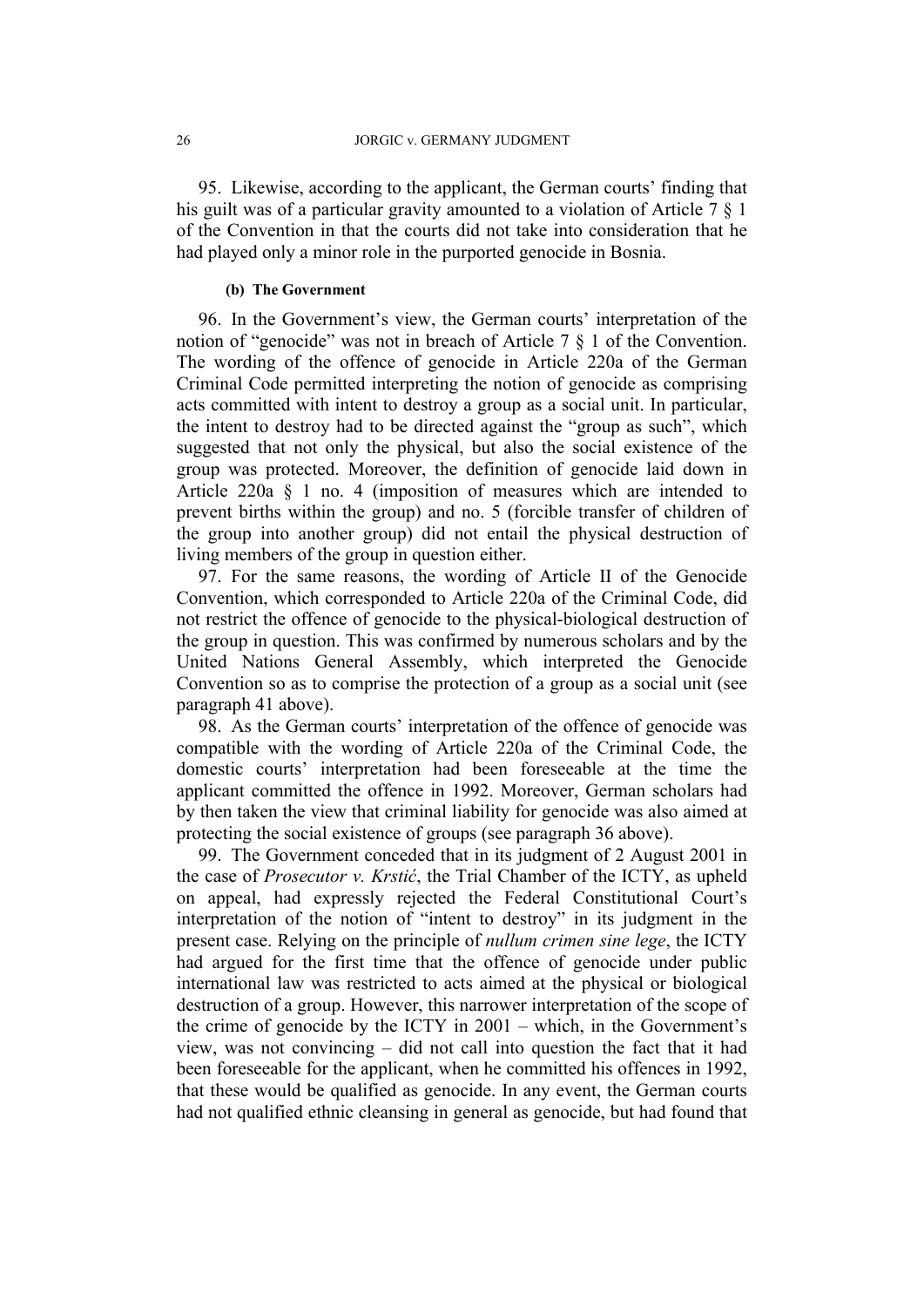the applicant, in the circumstances of the case, was guilty of genocide as he had intended to destroy a group as a social unit and not merely to expel it.

# *2. The Court's assessment*

### **(a) General principles**

100. The Court reiterates that the guarantee enshrined in Article 7 of the Convention is an essential element of the rule of law. It is not confined to prohibiting the retroactive application of criminal law to the disadvantage of an accused. It also embodies, more generally, the principle that only the law can define a crime and prescribe a penalty (*nullum crimen, nulla poena sine lege*) and the principle that criminal law must not be extensively construed to the detriment of an accused, for instance by analogy. From these principles it follows that an offence must be clearly defined in the law. This requirement is satisfied where the individual can know from the wording of the relevant provision and, if need be, with the assistance of the courts' interpretation of it, what acts and omissions will make him criminally liable. When speaking of "law" Article 7 alludes to the very same concept as that to which the Convention refers elsewhere when using that term, a concept which comprises written as well as unwritten law and implies qualitative requirements, notably those of accessibility and foreseeability (see, *inter alia*, *S.W. v. the United Kingdom*, 22 November 1995, §§ 34-35, Series A no. 335-B; *C.R. v. the United Kingdom*, 22 November 1995, §§ 32-33, Series A no. 335-C; and *Streletz, Kessler and Krenz v. Germany* [GC], no. 34044/96, 35532/97 and 44801/98, § 50, ECHR 2001-II).

101. In any system of law, including criminal law, however clearly drafted a legal provision may be, there is an inevitable element of judicial interpretation. There will always be a need for elucidation of doubtful points and for adaptation to changing circumstances. Indeed, in the Convention States, the progressive development of the criminal law through judicial law-making is a well entrenched and necessary part of legal tradition. Article 7 of the Convention cannot be read as outlawing the gradual clarification of the rules of criminal liability through judicial interpretation from case to case, provided that the resultant development is consistent with the essence of the offence and could reasonably be foreseen (see, *inter alia*, *S.W. v. the United Kingdom*, cited above, § 36; *C.R. v. the United Kingdom*, cited above, § 34; *Streletz, Kessler and Krenz*, cited above, § 50; and *K.-H.W. v. Germany* [GC], no. 37201/97, § 45, ECHR 2001-II).

102. As regards the interpretation and application of domestic law, the Court reiterates that it is primarily for the national authorities, notably the courts, to interpret and apply domestic law (see, *mutatis mutandis*, *Kopp v. Switzerland*, 25 March 1998, § 59, *Reports of Judgments and Decisions* 1998-II, and *Streletz, Kessler and Krenz*, cited above, § 49). While the Court's duty, in accordance with Article 19 of the Convention, is to ensure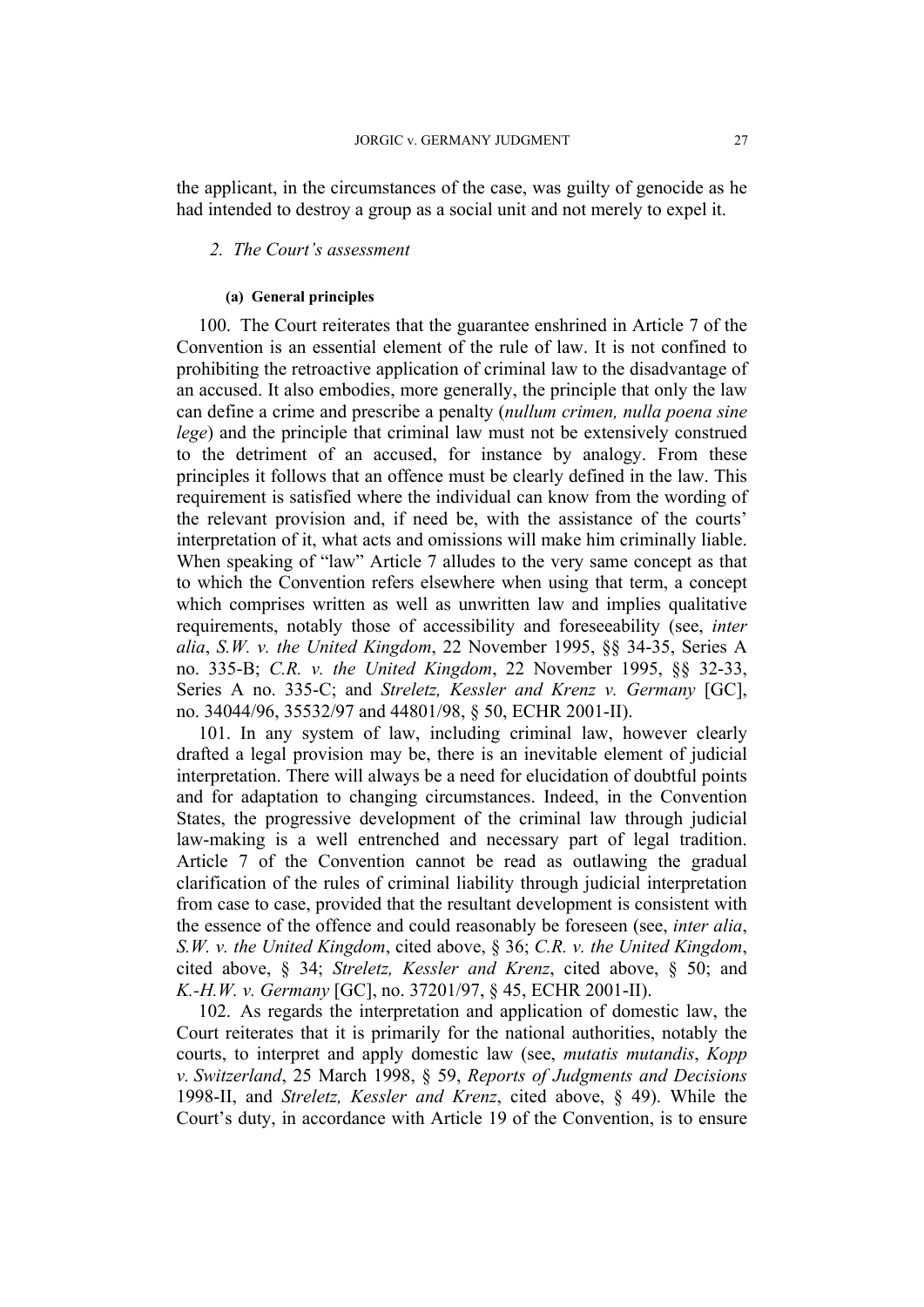the observance of the engagements undertaken by the Contracting Parties to the Convention, it is not its function to deal with errors of fact or law allegedly committed by a national court unless and in so far as they may have infringed rights and freedoms protected by the Convention (see, *mutatis mutandis*, *Schenk v. Switzerland*, 12 July 1988, § 45, Series A no. 140, and *Streletz, Kessler and Krenz*, cited above, § 49).

# **(b) Application of the principles to the present case**

103. In the light of the above principles, the Court therefore needs to decide whether the national courts' interpretation of the crime of genocide under German law, notably of the genocidal "intent to destroy", so as to cover the applicant's acts committed in the course of the ethnic cleansing in Bosnia and Herzegovina was consistent with the essence of that offence and could reasonably be foreseen by the applicant at the material time.

104. In determining, firstly, whether the German courts' interpretation was consistent with the essence of the offence of genocide, the Court observes that the domestic courts did not construe the scope of that offence narrowly. They considered that the "intent to destroy" a group within the meaning of Article 220a of the Criminal Code, as interpreted also in the light of Article II of the Genocide Convention, did not necessitate an intent to destroy that group in a physical or biological sense. It was sufficient that the perpetrator aimed at destroying the group in question as a social unit.

105. The Court notes that the domestic courts construed the "intent to destroy a group as such" systematically in the context of Article 220a § 1 of the Criminal Code as a whole, having regard notably to alternatives no. 4 (imposition of measures which are intended to prevent births within the group) and no. 5 (forcible transfer of children of the group into another group) of that provision, which did not necessitate a physical destruction of living members of the group in question. The Court finds that the domestic courts' interpretation of "intent to destroy a group" as not necessitating a physical destruction of the group, which has also been adopted by a number of scholars (see paragraphs 36 and 47 above), is therefore covered by the wording, read in its context, of the crime of genocide in the Criminal Code and does not appear unreasonable.

106. Furthermore, the Court, like the national courts, considers it necessary, in order to determine the essence of the offence of genocide, to take into consideration also the codification of the prohibition of genocide in Article II of the Genocide Convention, for the observance of which Article 220a had been incorporated into the Criminal Code and in the light of which the said Article was to be construed. As the wording of Article 220a of the Criminal Code corresponds to that of Article II of the Genocide Convention in so far as the definition of genocide is concerned, the above reasoning with respect to the scope of the prohibition of genocide equally applies.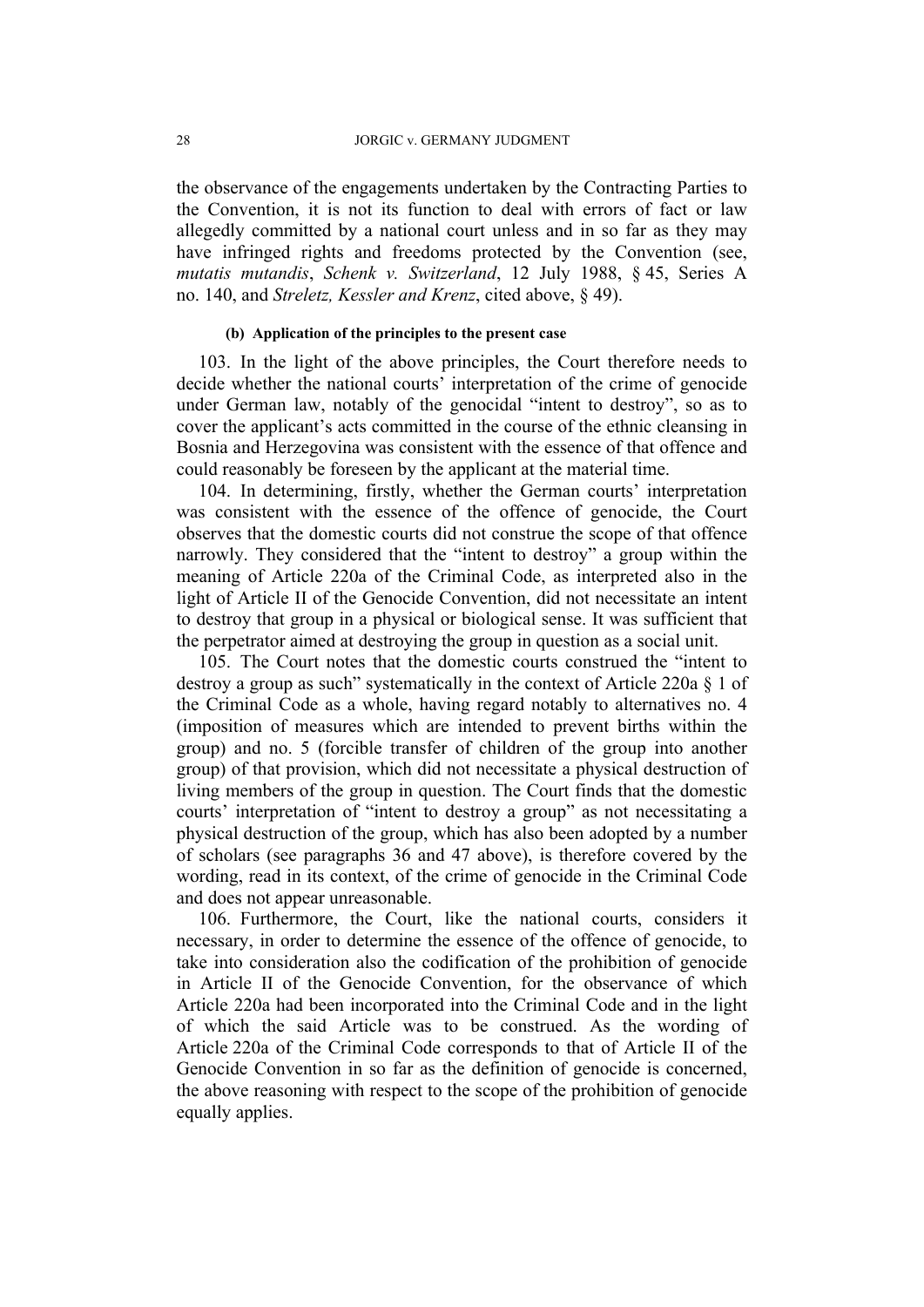107. Moreover, the German courts' interpretation has not only been supported by a number of scholars at the relevant time of the commission of the crime (see paragraph 36 above), the United Nations General Assembly also agreed with the wider interpretation adopted by the German courts in the present case in its Resolution 47/121 of 18 December 1992, (see paragraph 41 above).

108. Consequently, the applicant's acts, which he committed in the course of the ethnic cleansing in the Doboj region with intent to destroy the group of Muslims as a social unit, could reasonably be regarded as falling within the ambit of the offence of genocide.

109. In deciding, secondly, whether the domestic courts' interpretation of the crime of genocide could reasonably be foreseen by the applicant at the material time, the Court notes that the applicant is the first person to be convicted of genocide by German courts under Article 220a since the incorporation of that Article into the Criminal Code in 1955. In these circumstances the Court finds that, as opposed to cases concerning a reversal of pre-existing case-law, an interpretation of the scope of the offence which was – as in the present case – consistent with the essence of that offence must, as a rule, be considered as foreseeable. Despite this, the Court does not exclude that, exceptionally, an applicant could rely on a particular interpretation of the provision being taken by the domestic courts in the special circumstances of the case.

110. In the present case, which concerns the interpretation by national courts of a provision stemming from public international law, the Court finds it necessary, in order to ensure that the protection guaranteed by Article 7 § 1 of the Convention remains effective, to examine whether there were special circumstances warranting the conclusion that the applicant, if necessary after having obtained legal advice, could rely on a narrower interpretation of the scope of the crime of genocide by the domestic courts, having regard, notably, to the interpretation of the offence of genocide by other authorities.

111. The Court notes in this connection that at the material time the scope of Article II of the Genocide Convention, on which Article 220a of the Criminal Code is based, was contested amongst scholars as regards the definition of "intent to destroy a group". Whereas the majority of legal writers took the view that ethnic cleansing, in the way in which it was carried out by the Serb forces in Bosnia and Herzegovina in order to expel Muslims and Croats from their homes, did not constitute genocide, a considerable number of scholars suggested that these acts did indeed amount to genocide (see paragraph 47 above).

112. The Court further observes that – even after the applicant committed the impugned acts – the scope of genocide was interpreted differently by the international authorities. It is true that the ICTY, in its judgments in the cases of *Prosecutor v. Krstić* and *Prosecutor v. Kupreškić*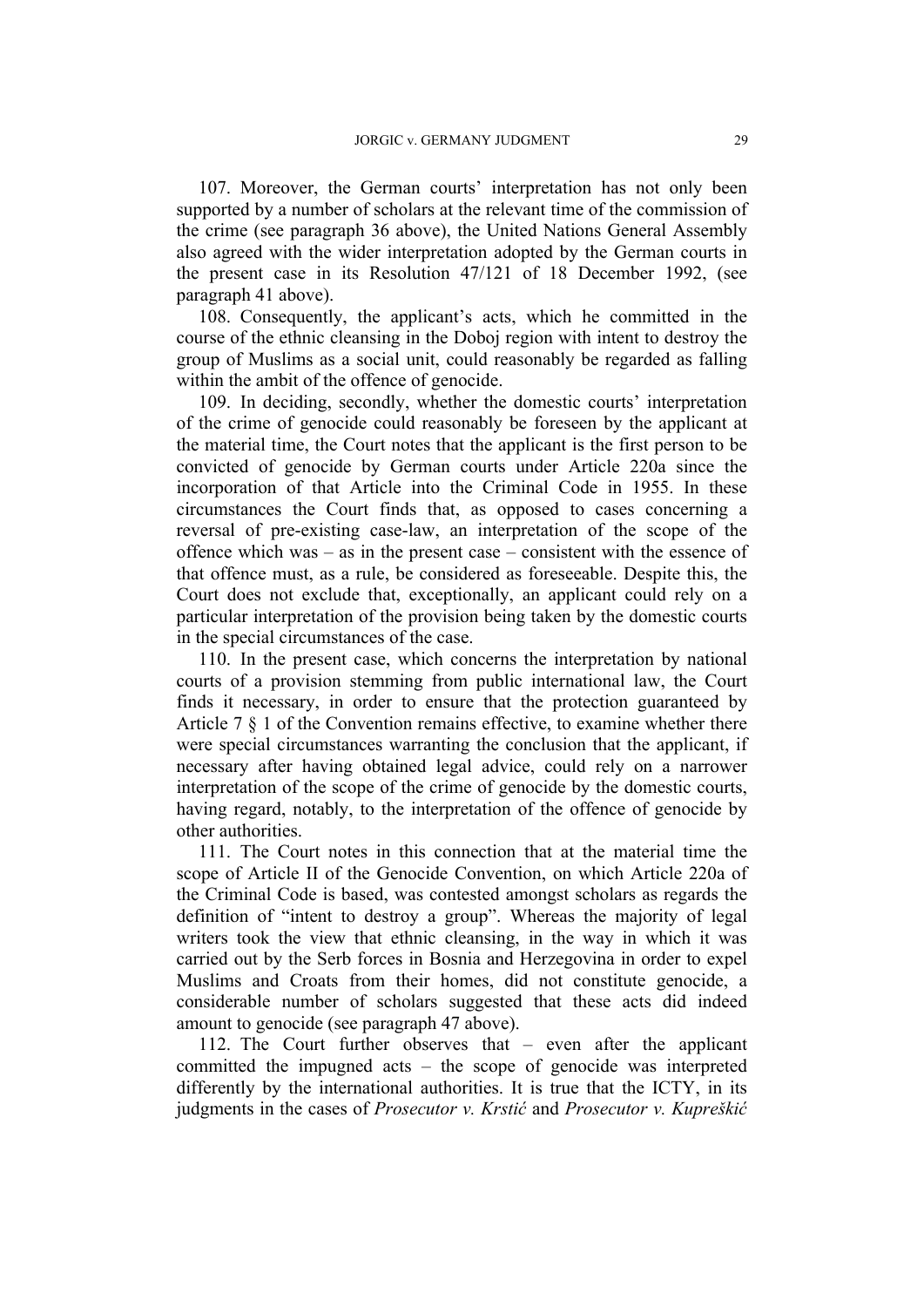*and Others*, expressly disagreed with the wide interpretation of the "intent to destroy" as adopted by the United Nations General Assembly and the German courts. Referring to the principle of *nullum crimen sine lege*, the ICTY considered that genocide, as defined in public international law, comprised only acts aimed at the physical or biological destruction of a protected group. However, as the judgments of the  $\text{ICTY}$  – as well as further decisions concerning this subject matter taken by national and international courts, in particular the International Court of Justice (see paragraph 45 above), in respect of their own domestic or international codifications of the crime of genocide – were delivered subsequent to the commission of his offences, the applicant could not rely on this interpretation being taken by the German courts in respect of German law at the material time, that is, when he committed his offences.

113. In view of the foregoing, the Court concludes that, while many authorities had favoured a narrow interpretation of the crime of genocide, there had already been several authorities at the material time which had construed the offence of genocide in the same wider way as the German courts. In these circumstances, the Court finds that the applicant, if need be with the assistance of a lawyer, could reasonably have foreseen that he risked being charged with and convicted of genocide for the acts he committed in 1992. In this context the Court also has regard to the fact that the applicant was found guilty of acts of a considerable severity and duration: the killing of several people and the detention and ill-treatment of a large number of people over a period of several months as the leader of a paramilitary group in pursuit of the policy of ethnic cleansing.

114. Therefore, the national courts' interpretation of the crime of genocide could reasonably be regarded as consistent with the essence of that offence and could reasonably be foreseen by the applicant at the material time. These requirements being met, it was for the German courts to decide which interpretation of the crime of genocide under domestic law they wished to adopt. Accordingly, the applicant's conviction for genocide was not in breach of Article 7 § 1 of the Convention.

115. As regards the applicant's further complaint under Article 7 § 1 that the courts wrongly found that his guilt was of a particular gravity, the Court notes that the applicant's submissions in this respect are limited to an allegation of factual and legal errors. They disclose neither an appearance of a breach of the said provision nor a breach of Article 6 § 1 of the Convention.

116. Accordingly, the Court concludes that there has been no violation of Article 7 § 1 of the Convention.